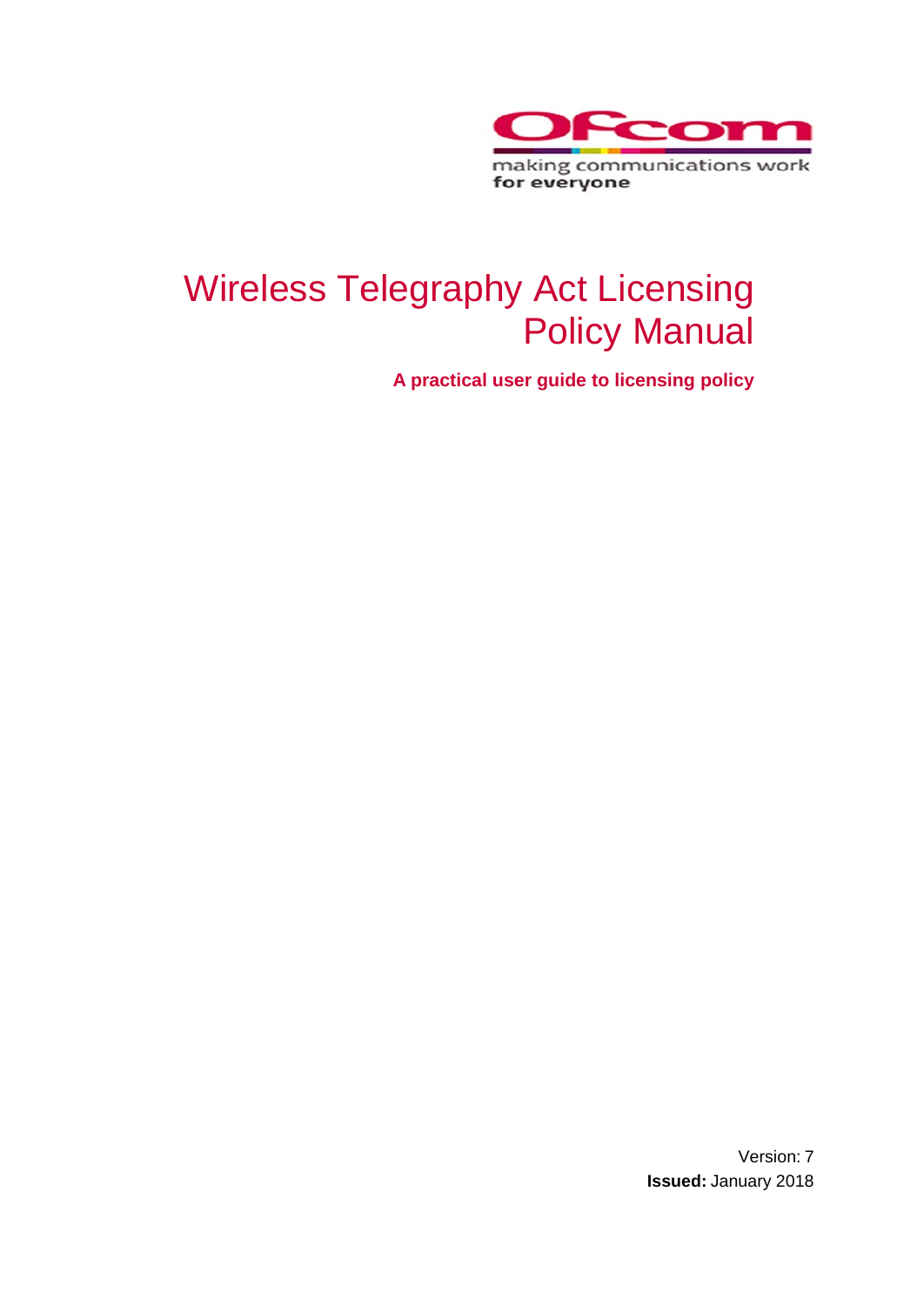# **Contents**

# Section **Page**

| $\mathbf 1$ | Introduction                                   | 3  |
|-------------|------------------------------------------------|----|
| 2           | Managing the radio spectrum: The role of Ofcom | 4  |
| 3           | What is a Licence?                             | 7  |
| 4           | Pricing policy                                 | 11 |
| 5           | Persons who may be licensed                    | 13 |
| 6           | How to obtain a licence                        | 17 |
| 7           | Paying for a licence                           | 20 |
| 8           | Licence variations and transfers               | 22 |
| 9           | The transfer of licences                       | 24 |
| 10          | Licence payment terms and surrenders           | 25 |
| 11          | Revocation of licences                         | 26 |
| 12          | <b>Fixed Penalty Notice</b>                    | 27 |
| 13          | Complaints                                     | 29 |
| 14          | Status of licensing information                | 32 |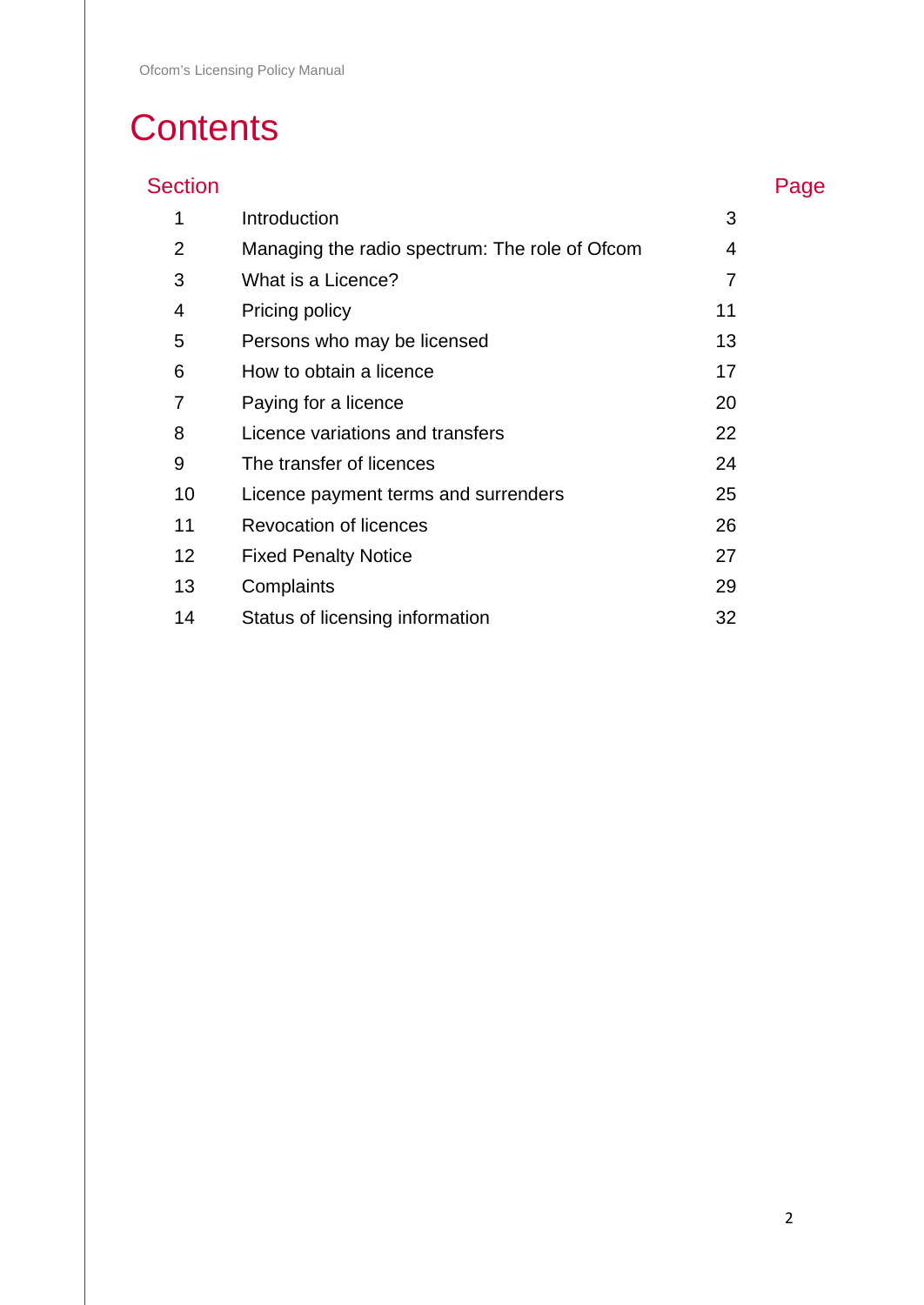# <span id="page-2-0"></span>**Introduction**

Section 8 of the Wireless Telegraphy Act 2006 (the 'WT Act'), makes it unlawful to establish, install or use equipment for wireless telegraphy without holding a licence granted by Ofcom, unless the use of such equipment is exempted. This manual aims to provide an overview of the licensing policy procedures that Ofcom follows when issuing a WT Act licence. In addition, this document also provides some background on the provisions of the WT Act and Ofcom's role in managing the radio spectrum and granting licences under it.

Due to the diverse range of licences Ofcom issues it is not possible to encompass the policy and procedures for every licence class within one policy manual. As such, this document should be used for guidance only and not be taken as giving exact policy for all areas of licensing undertaken.

For further information contact:

Ofcom Spectrum Licensing Team

PO Box 1285,

Warrington,

WA1 9GL

Email: [spectrum.licensing@ofcom.org.uk](mailto:spectrum.licensing@ofcom.org.uk)

Tel: 0300 123 3000

Fax: 020 7981 3333

This manual will be periodically updated when policy and procedures change.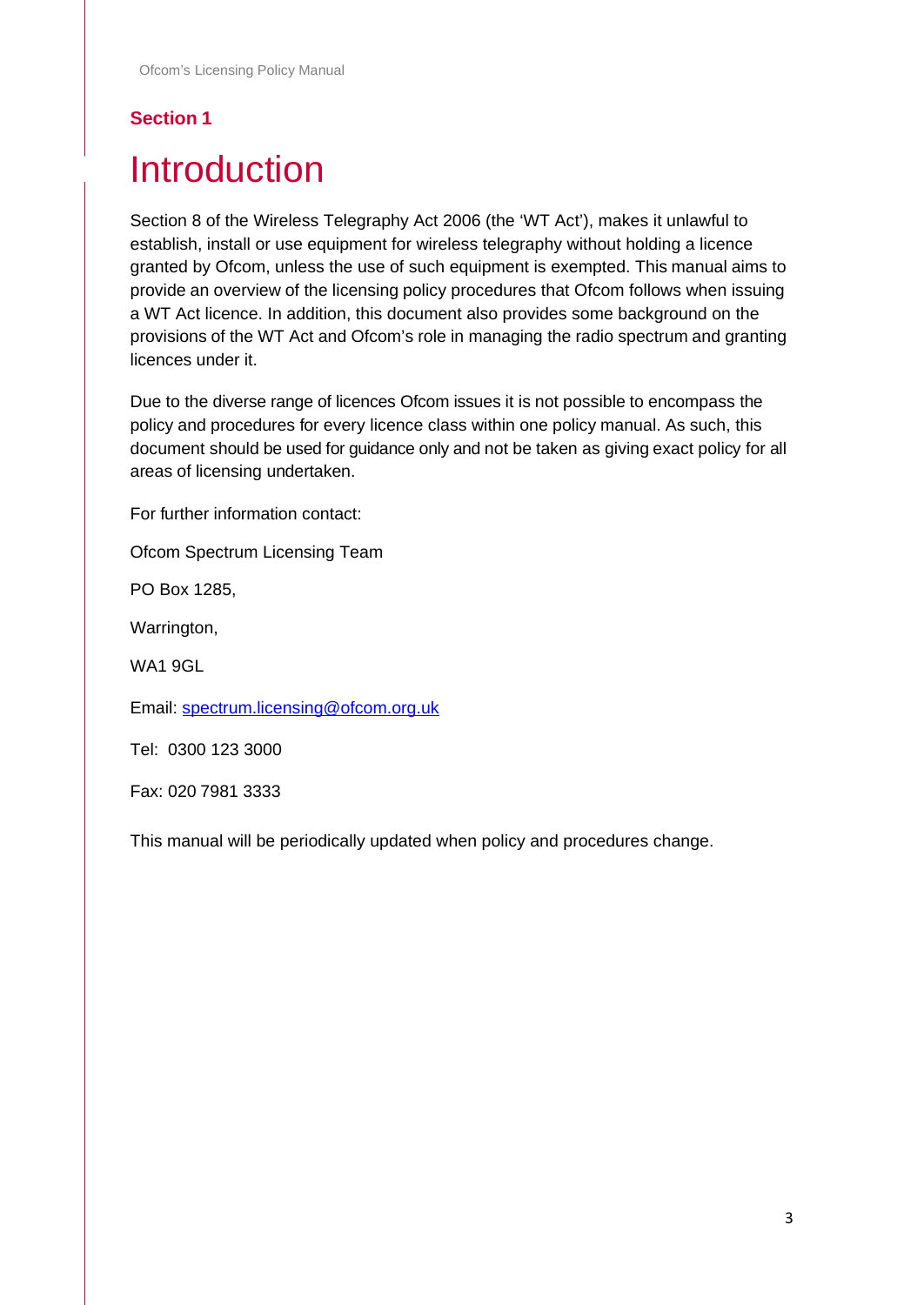# <span id="page-3-0"></span>Managing the radio spectrum: The role of Ofcom

# **Primary legislation**

In the UK, radio use is governed by both primary legislation (Acts of Parliament) and secondary legislation (Statutory Instruments made under the Acts). Ofcom manages the radio spectrum within a statutory framework created by the Communications Act 2003 (the 'Communications Act')<sup>1</sup> and the WT Act<sup>2</sup>. These Acts set out our duties, functions and powers while allowing for Government to direct us on how to carry out our spectrum functions. In particular, with regards to spectrum we are required to secure amongst other things:

- The optimal use for wireless telegraphy of the electro-magnetic spectrum; and
- The availability throughout the UK of a wide range of electronic communications services.

Most spectrum provisions are now included in the WT Act which (has been amended in 2011 via the Electronic Communications and Wireless Telegraphy Regulations 20113). In particular, the WT Act requires that radio equipment may only be used under the grant of a licence except where regulations have been made to exempt specific types of apparatus from needing a licence to use it. The Communications Act deals with Ofcom's wider duties, but spectrum provisions are largely contained in the WT Act.

#### **The Wireless Telegraphy Act 2006**

The WT Act provides a number of separate functions. These include:

- Ofcom's general spectrum functions and duties;
- Directions on Ofcom by the Secretary of State;
- Requirements for the publication of spectrum plans;
- Licensing and exemptions from licensing and the terms and procedures for licensing;
- Charging for licences:
- Grants of Recognised Spectrum Access;

 <sup>1</sup> <http://www.legislation.gov.uk/ukpga/2003/21/contents>

<sup>2</sup> <http://www.legislation.gov.uk/ukpga/2006/36/contents>

<sup>3</sup> <http://www.legislation.gov.uk/uksi/2011/1210/made/data.pdf>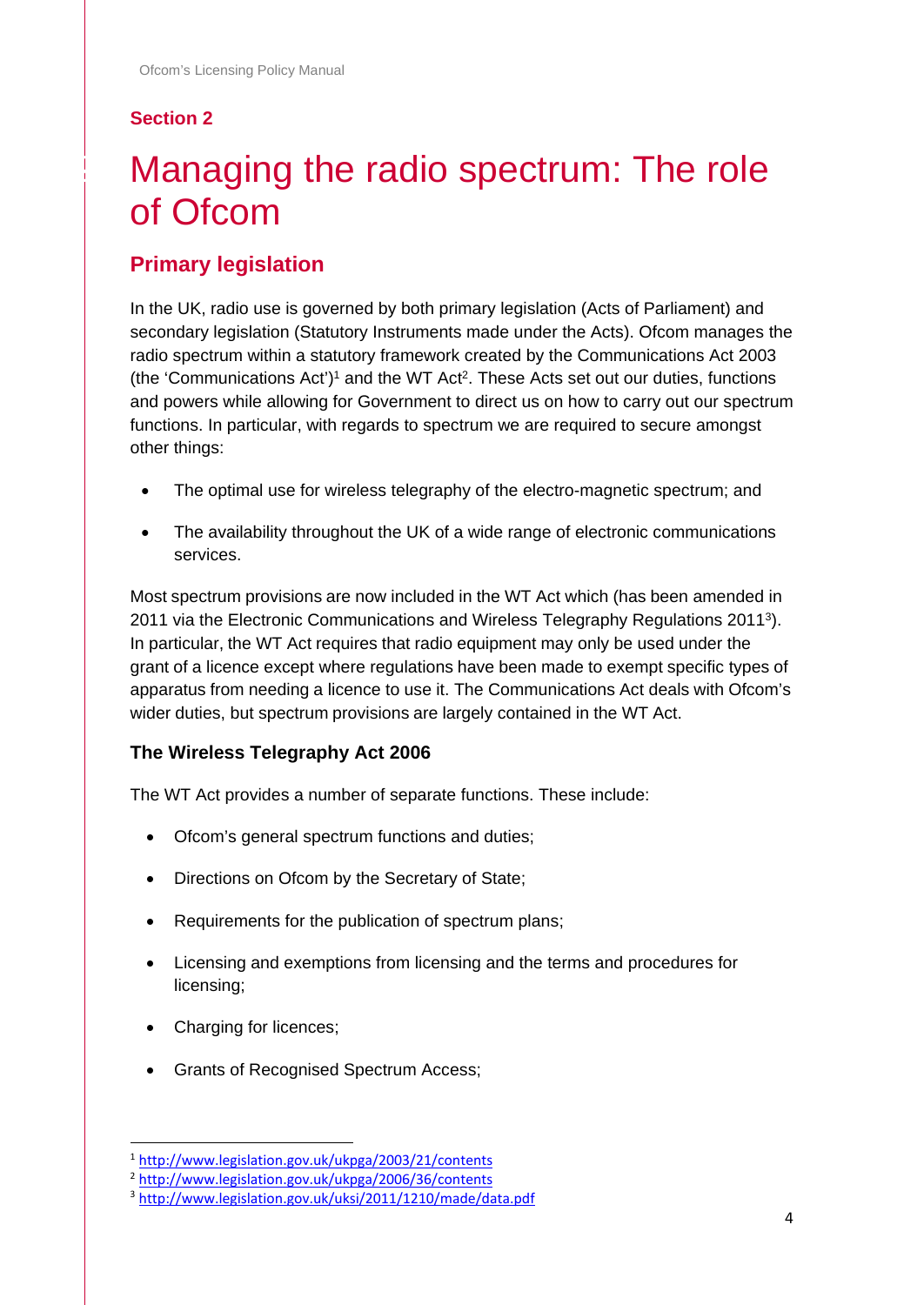- Bidding for licences;
- Trading and registers;
- Statistical information;
- Enforcement and penalties;
- Restrictions on apparatus; and
- Many other supplemental provisions in relation to Ofcom's spectrum management role.

The provisions relating to licensing are explained in more detail in this document. The WT Act also outlines the provisions for licence fees to be set by regulation or by auction to reflect the requirement on Ofcom to have particular regard to promoting spectrum functions. This refers *inter alia* to:

- Efficient use and management of the radio spectrum;
- Economic benefit from the use of radio, including consumers;
- Innovation; and
- Competition in electronic communication services

We consider that, in general, the optimal use of spectrum is most likely to be secured for society if spectrum is used efficiently, that is it is used to produce the maximum benefits (or value) for society. We intend the benefits from efficient use to include those enjoyed by providers and consumers of services as well as the wider social benefits, or the indirect benefits, of services provided using spectrum.

For television and radio stations (including temporary restrictive services) in addition to holding a WT Act licence, licensees are also required to hold a separate Broadcasting Act licence which is issued by Ofcom.

In the UK, the WT Act no longer requires that a Telecommunications Act licence is needed to run a telecommunications service<sup>4</sup>, but the Communications Act sets out a framework for providing such services under the General Conditions of Entitlement<sup>5</sup>.

#### **Secondary legislation**

Within the WT Act, there are powers that enable Ofcom to make secondary legislation typically in the form of regulations or orders. Regulations made by Ofcom under the WT Act include:

 <sup>4</sup> Use in the Isle of Man, Jersey and Guernsey may still require a Telecoms Act licence. Further information can be obtained from the regulatory authority on the islands.

<sup>&</sup>lt;sup>5</sup> https://www.ofcom.org.uk/ data/assets/pdf file/0021/36192/general\_conditions\_22sept2014.pdf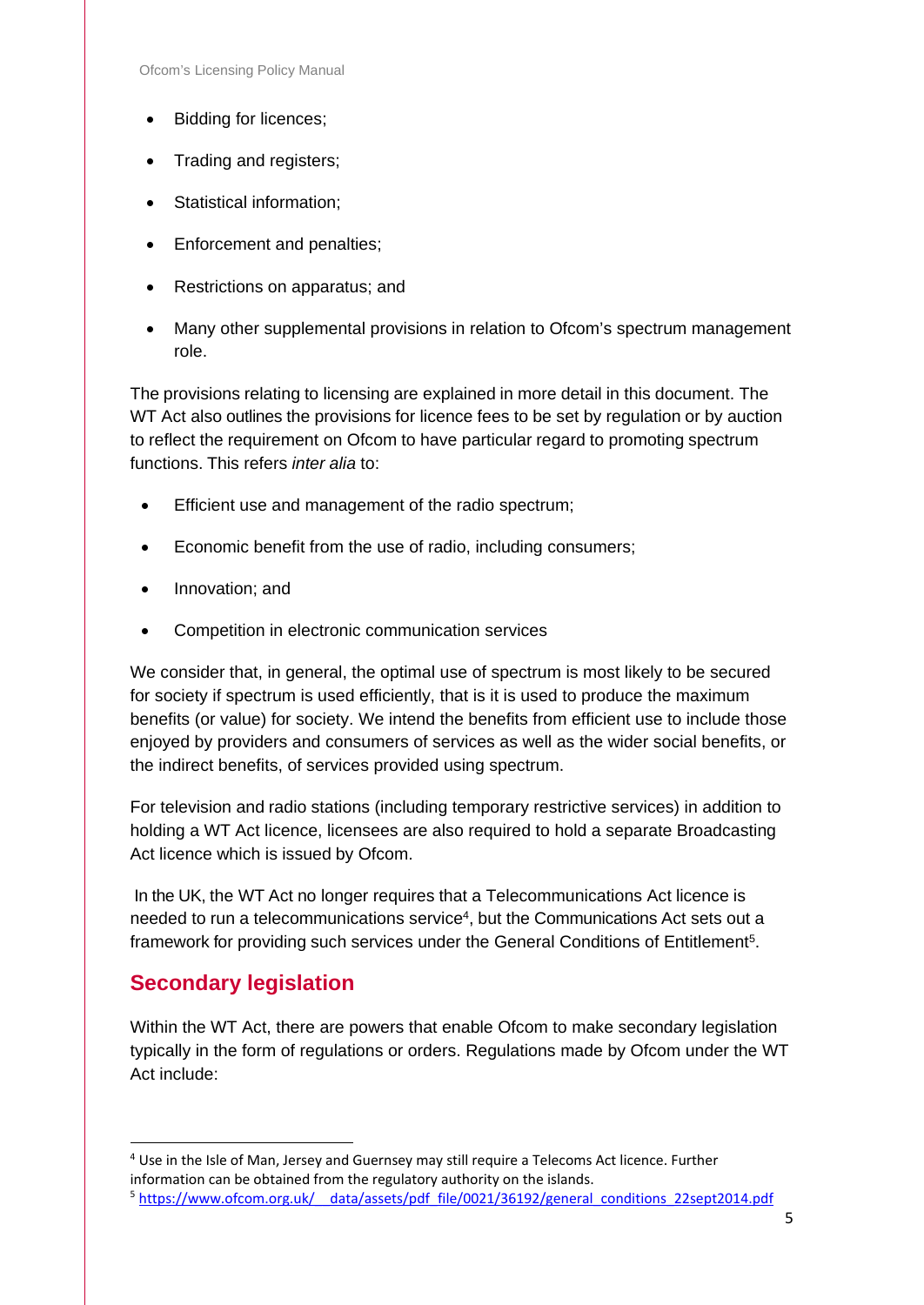- Licence exemption regulations that outline the technical requirements for equipment exempt from the need to hold a WT Act licence;
- Licence charges regulations that sets out the fees for WT Act licences;
- Limitation of number of licences regulations which detail the restrictions placed on the granting of a wireless telegraphy licence;
- Trading regulations that enable a licence to be transferred;
- Register regulations that enable Ofcom to publish licensee details and the publication of a transfer register;
- Regulations which limit interference in certain equipment;
- Regulations that restrict the use of certain prohibited radio equipment;
- Regulations on the procedures that Ofcom follow for the issuing of licences;
- Recognised Spectrum Access (RSA) regulations that acknowledge the use of spectrum by receive only and Crown users of spectrum; and
- Regulations made from time to time when competitions for specific awards of spectrum are commenced. These are separately announced at the time of making.

Other secondary regulations are made by the Secretary of State under the European Communities Act 1972 to implement European Directives. Such regulations which impact on Ofcom include:

• Radio Equipment Regulations 2016 - implementing the Radio Equipment Directive<sup>6</sup>.

In 2003 a set of European Union (EU) Directives for Electronic Communications came into effect. This included a Framework Directive (2002/21/EC7) and an Authorisation Directive (2002/20/EC $\text{S}$ ). The provisions affecting wireless telegraphy use were implemented in the UK through the Communications Act and associated implementing Orders. These were further amended in 20099.

<sup>-&</sup>lt;br>6 <http://eur-lex.europa.eu/legal-content/EN/TXT/PDF/?uri=CELEX:32014L0053&from=EN>

<sup>7</sup> <http://eur-lex.europa.eu/LexUriServ/LexUriServ.do?uri=CELEX:32002L0021:EN:PDF>

<sup>8</sup> <http://eur-lex.europa.eu/LexUriServ/LexUriServ.do?uri=CELEX:32002L0020:EN:PDF>

<sup>9</sup> <http://eur-lex.europa.eu/LexUriServ/LexUriServ.do?uri=OJ:L:2010:348:0074:0099:EN:PDF>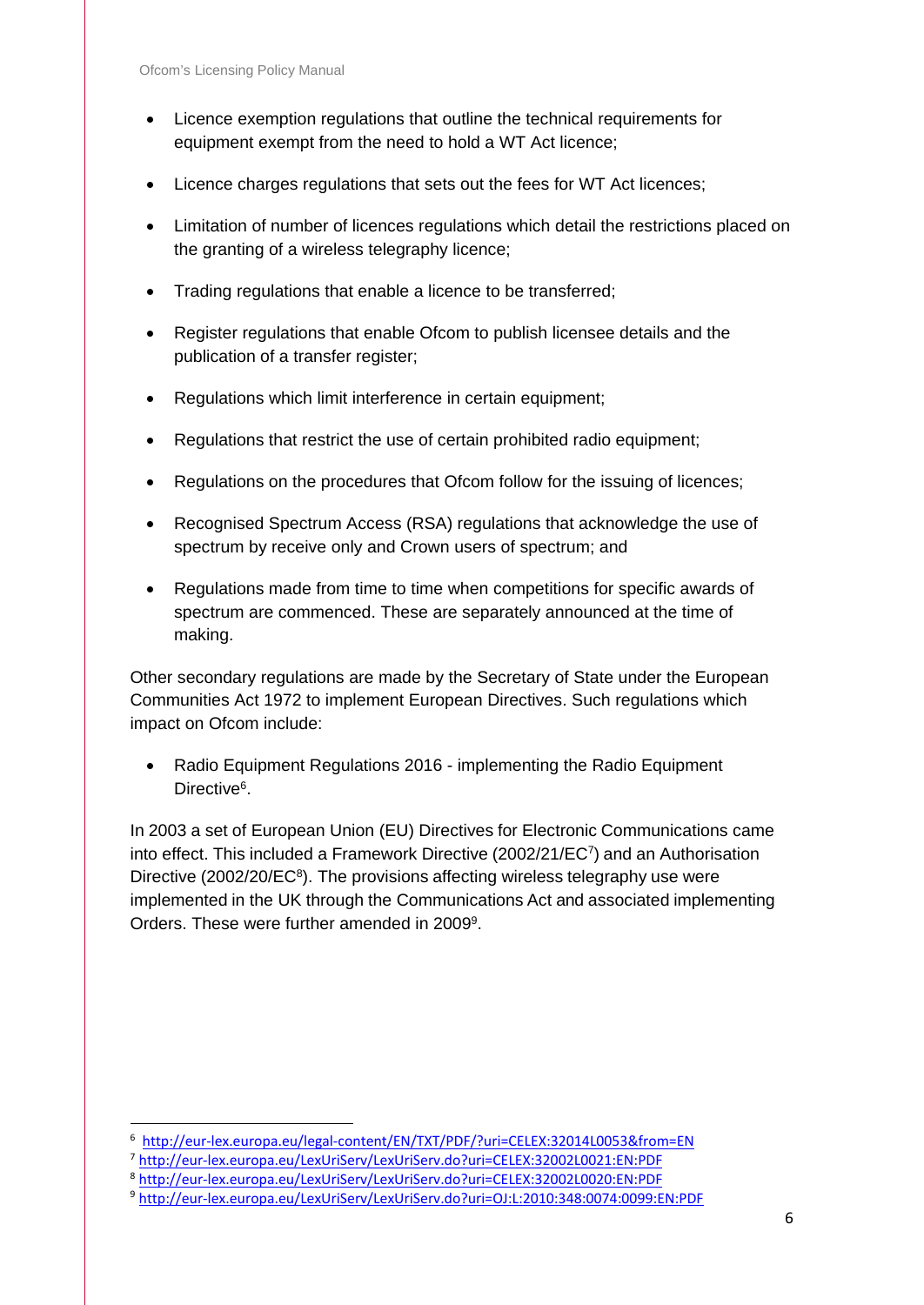# <span id="page-6-0"></span>What is a Licence?

A licence is an authority granted by Ofcom authorising a named person (or persons) to install or use radio equipment in a clearly defined way. Users of radio are assigned certain frequencies that they can use within the appropriate allocations so that the spectrum is used efficiently and without interference between users, e.g. Business Radio users are assigned certain channels in the land mobile service allocation.

Official authorisation for a user to use a certain frequency will come either through a licence or an exemption. The licence states certain service criteria that need to be complied with so that no undue interference occurs to other users.

A licence consists of a licence document, a set of general terms and conditions, and a licence schedule or schedules. The licence document contains the licence class name, licence number, the licensee's name and address, the licence issue/start date and the payment term. Although on some licences this information may differ.

For further information on assignment in the different sectors, please refer to the Website<sup>10</sup>

#### **Different classes of licence**

Every licence issued by Ofcom will fall within a sector (e.g. 'Aeronautical' or 'Maritime'). The sector is in effect the type of service (at a high and very broad level) the licence is intended to be for. The type of service is then defined further to the licence class allocated (e.g. - within the Aeronautical sector - Aeronautical Station (Air/Ground, Aerodrome Flight Information Service and Tower) class). At this stage the licence is still not personalised to the licensee and is still generic in nature.

At the next level the licence is narrowed to the specifics of the licensee's system. This is done through the use of a licence schedule; however there may be exceptions. All of the licences issued by Ofcom mainly fall into three different types of licence. These are:

- **Light-licensed** an 'off the shelf or 'pre-packaged'' licence that mostly requires no specific assignment or co-ordination. An example of this is a licence to use a Business Radio (Simple Site) Licence.
- **Ofcom band-managed (Technically assigned)** This refers to bands where we issue licences on the basis of the individual assignments within the band, often on a first come first served basis, and in many cases through detailed technical coordination.
- **Block assigned** This refers to bands where licensees manage their own deployments within the band (or act as a band manager for third party access)

 <sup>10</sup> <https://www.ofcom.org.uk/spectrum/information>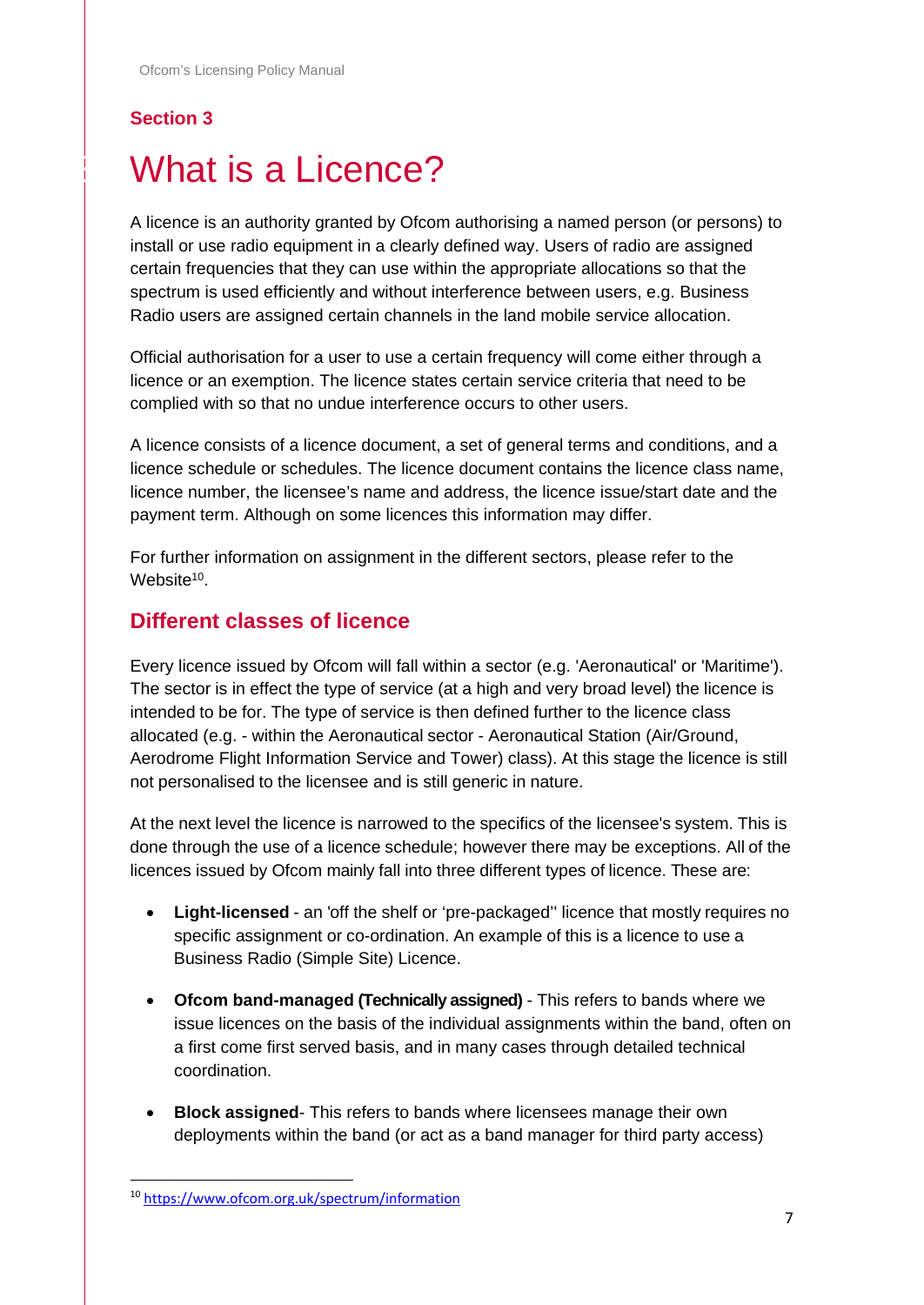with a high degree of flexibility. In general these bands have been assigned via auction.

There are exceptions to the above descriptions - for example, certain pre-packaged licences require co-ordination. Another point to note is that the licence document will greatly vary in terms of size and detail depending on the type of licence needed.

#### **Licence exemption**

Some equipment does not require a WT Act licence as its use has been exempted by regulations. Under section 8(4) of the WT Act, we have to make regulations to exempt equipment if its installation or use is not likely to:

- Involve undue interference with wireless telegraphy;
- Have an adverse effect on technical quality of service;
- Lead to inefficient use of the part of the electromagnetic spectrum available for wireless telegraphy;
- Endanger safety of life;
- Prejudice the promotion of social, regional or territorial cohesion; or
- Prejudice the promotion of cultural and linguistic diversity and media pluralism.

Users of licence-exempt equipment should be aware that there may be heavy sharing at certain locations. If users experience problems from other authorised devices it should be noted that they are offered no protection from interference. The ability of equipment to withstand interference may depend on its design, quality and robustness. There are many past examples of poor quality equipment failing to work in the proximity of compliant licensed networks and services using other frequencies. Ofcom has no powers to regulate the quality of such devices if they comply with the minimum international standards.

#### **Responsibilities of holding a licence**

A holder of a WT Act licence must abide by the terms and conditions of that licence. A generic "General Licensing Conditions booklet" has been produced for most licence classes, and is available on Ofcom's website11.

A licence schedule lists the technical parameters of the service or services covered by a licence. There are a number of standard clauses contained in the schedule section, covering areas applicable to all licences of the same licence class, including: apparatus, inspection, and interpretation. These standard clauses define the rules of use for all radio systems. Licensees are required to abide by the technical limits as set out in the schedule of their licence. Other conditions including frequencies which may be used are added to the licence schedule in the form of clauses.

<sup>11</sup> https://www.ofcom.org.uk/ data/assets/pdf file/0032/89744/General Licence Conditions.pdf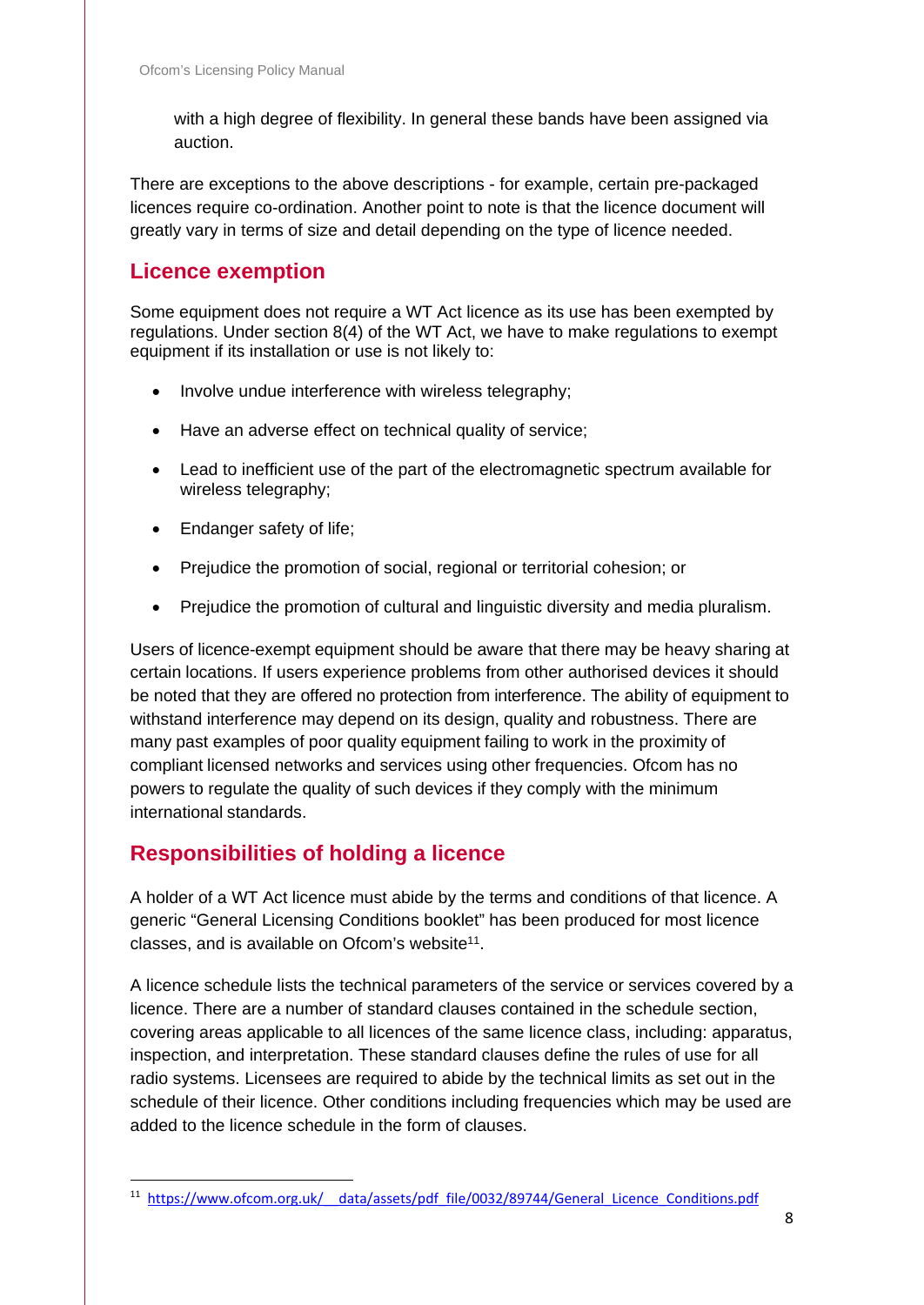For some licence classes, instead of the equipment technical parameters being listed in the licence they are referenced in a separate Interface Requirement (IR) document. These set out the permitted frequency bands, power limits and other technical parameters that the licensee must adhere to. The licence will state the specific IR document that needs to be complied with. All UK Interface Requirements are published on the Ofcom website<sup>12</sup>.

Any limitation, on the nature of the station/apparatus that can be used, contained in a licence must adhere to section 9 of the WT Act. This restricts Ofcom to only include those provisions that are necessary for example to avoid undue interference, ensuring technical quality of service or maximising frequency sharing. Under the WT Act, Ofcom must periodically review these restrictions to ensure they are still valid.

Failure to comply with the terms & conditions of a licence can have serious consequences; however Ofcom will endeavour to assist licence holders to ensure that their use of the radio spectrum is legitimate wherever possible. Where licence holders fail to demonstrate a willingness to comply with their terms & conditions, Ofcom must consider more robust methods to encourage compliance; this may lead to enforcement action being taken against the licensee and any other person who is legally culpable. Persistent, or serious infringements can result in Ofcom taking legal action against person(s) responsible; the nature of that action is determined by a manager, who will take into account a number of factors, including:

- The degree of infringement
- The level of harm/interference caused
- Whether it is an isolated infringement, or part of a series of acts, resulting in persistent criminal activity
- Any previous known similar conduct
- The public interest

The following sanctions may be available for Ofcom to pursue:

- Warning letter
- Issuance of a fixed penalty notice
- Formal caution
- **Prosecution**

All enforcement sanctions will be authorised by an Enforcement Manager.

 <sup>12</sup> <https://www.ofcom.org.uk/spectrum/information>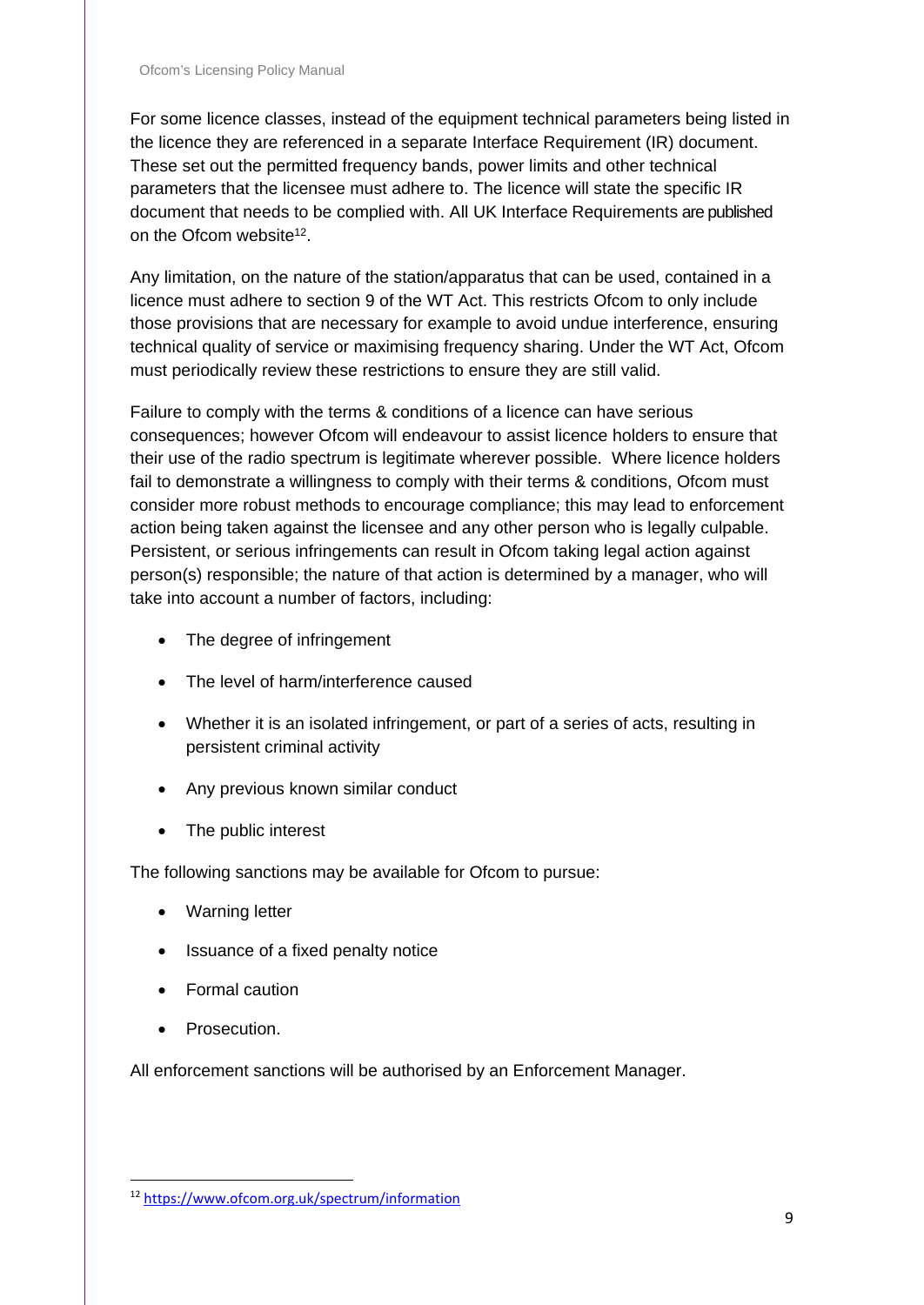# **Equipment compliance under the Radio Equipment Directive**

As well as the adhering to the terms and conditions of the licence, a licensee needs to ensure that they are using compliant equipment. Often the end user of the equipment, the licensee, is in no position to know whether the equipment is operating within the limitations of the licence (for example whether it is giving out spurious emissions, which may affect other radio users). The Radio Equipment Directive is a European framework for the placing on the market and putting into service radio equipment.

The Radio Equipment Directive was implemented in the United Kingdom (UK) by the Radio Equipment Regulations 2017. Compliance with the Radio Equipment Directive, including IRs', enables Ofcom and the end user to have reasonable confidence that the equipment can be licensed for use, and used without causing significant interference to other users.

To determine whether radio equipment is compliant the transmitter (and its packaging and accompanying documents like instructions) must carry the familiar 'CE' mark (and the other required marking and labelling). Radio equipment that does not have the 'CE' mark is not compliant with the directive (certain equipment may need to also comply with other regulations before it can be 'CE' marked). Further information on the Radio Equipment Directive and the Radio Equipment Regulations can be found on our website.<sup>13</sup>

 <sup>13</sup> <https://www.ofcom.org.uk/spectrum/interference-enforcement/manufacturers-importers-suppliers>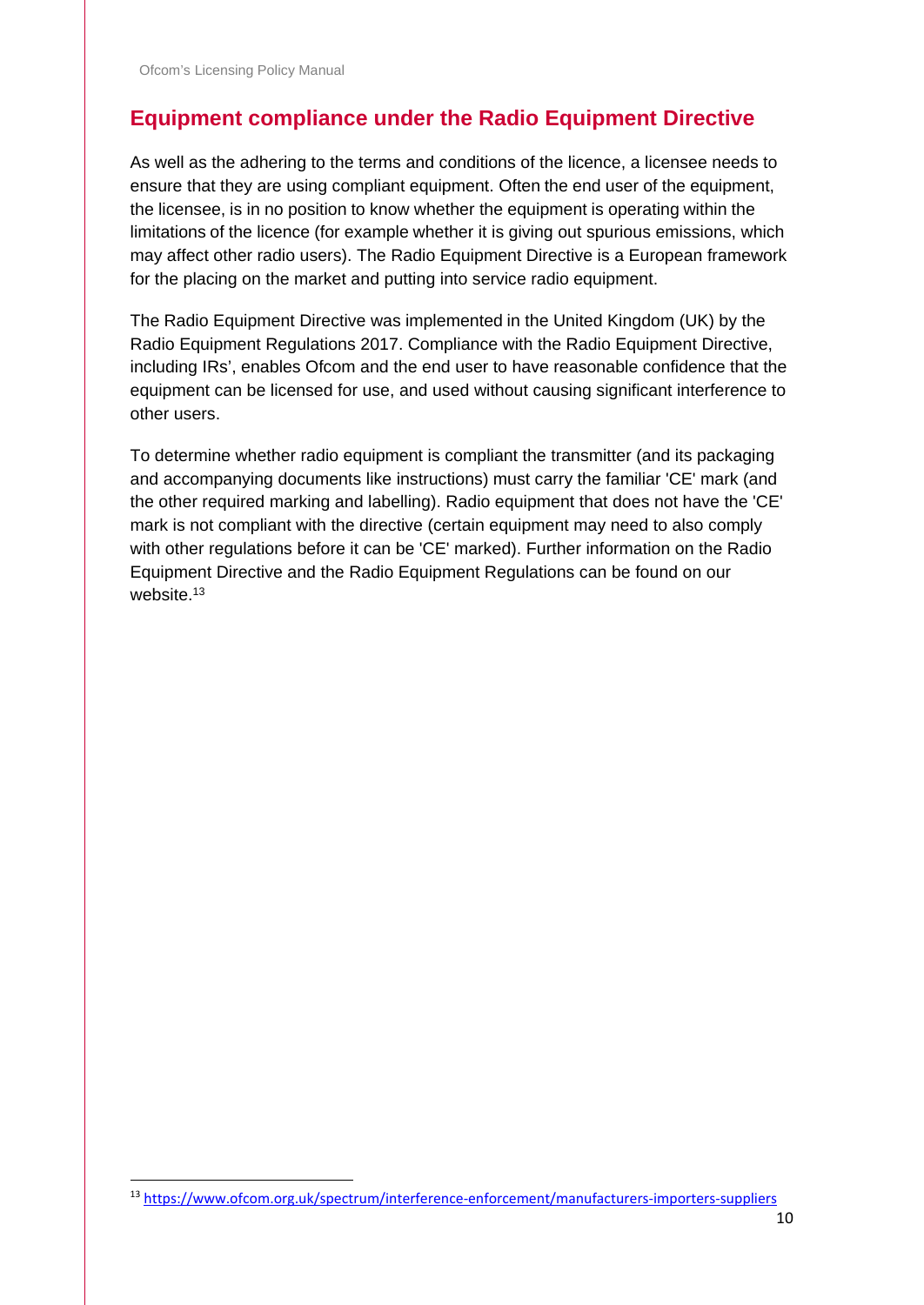# <span id="page-10-0"></span>**Pricing policy**

The WT Act permits two different ways of setting the prices for radio spectrum and licences. These are either to recover our costs/ at a rate above cost that reflects a range of spectrum management objectives (administrative pricing) or via an award process.

### **Administrative Pricing**

Administrative pricing involves the spectrum manager in setting the level of licence fees as a surrogate for market forces (in other words, setting the fee to reflect the opportunity cost associated with use of the spectrum). Most licence fees are set by administrative pricing rather than auctions. Licence fees are set by regulations (Statutory Instruments). The WT Act requires consultation as a step in making regulations. Administrative pricing may include such variants as:

- Regulatory pricing (cost based pricing) where fees are set unrelated to market considerations, e.g. to recover spectrum management costs.
- Incentive pricing where an attempt is made to set prices to promote particular aspects of efficient use.

#### **Auctions**

The WT Act also permits auctions to be used to determine prices. Auctions are used selectively. Auctions offer important advantages of:

- Economic efficiency a well-designed auction ensures that licences are awarded to operators that value them most and can generate the greatest economic benefit.
- Fairness a selection by administrative pricing criteria is more subjective and less transparent.
- Being less unfavourable to new market entrants comparative selection tends to favour incumbents with established track records.

### **Pricing Regulations**

As stated, earlier, the WT Act permits Ofcom to set fees for WT Act licences. Sections 12 and 13 of the WT Act sets out the legal obligations on Ofcom in this regard.

Regulations detailing the new licence fees to be charged are made from time to time. Before this is done Ofcom initiates a consultation exercise, setting out the fees to be charged and the reasoning behind the fee level for each relevant licence class, seeking comments from those affected by the changes. After this consultation Ofcom will review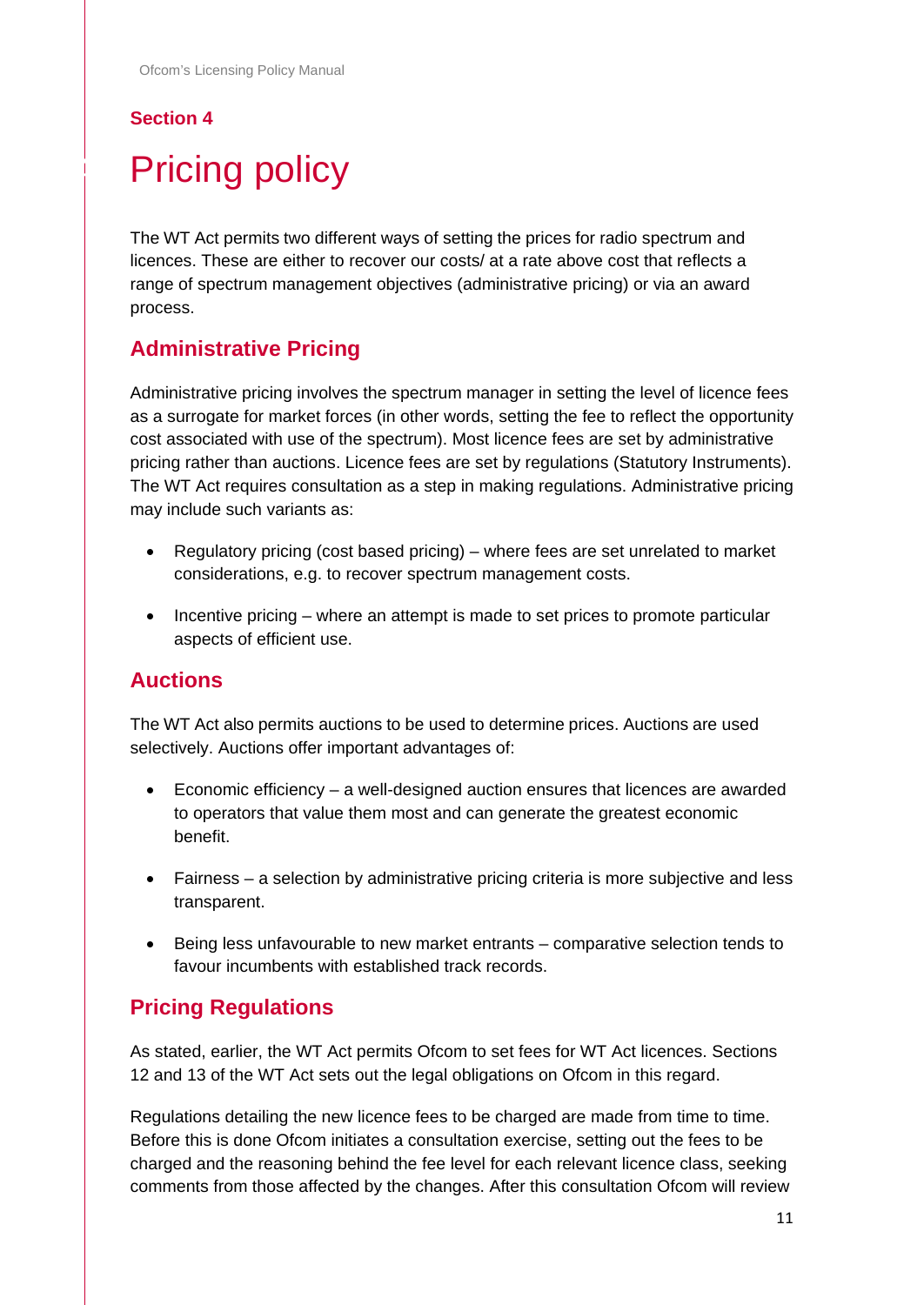the responses and make a final policy decision. To implement proposals we would need to go ahead and make regulations. The current charges of most WT Act licences are set out in the Wireless Telegraphy (Licence Charges) Regulations 2011, as amended<sup>14</sup>.

Ofcom' s approach to the setting of licence fees is set out in our document "SRSP: The revised Framework for Spectrum Pricing"15.

 <sup>14</sup> <http://www.legislation.gov.uk/uksi/2011/1128/contents/made>

<sup>15</sup> <http://stakeholders.ofcom.org.uk/binaries/consultations/srsp/statement/srsp-statement.pdf>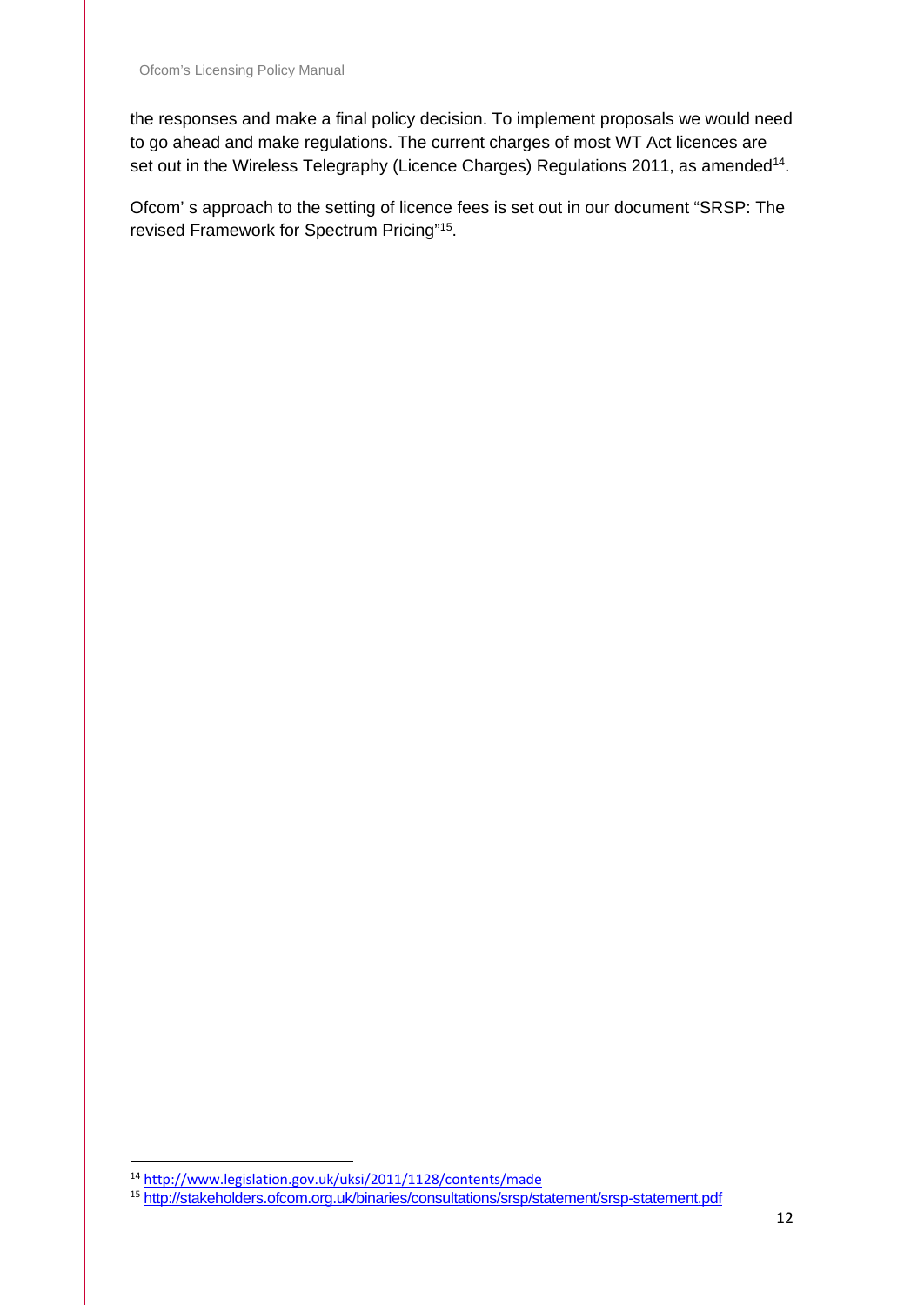# <span id="page-12-0"></span>Persons who may be licensed

Under the terms of the WT Act, the licence is the instrument by which Ofcom authorises the use of radio apparatus to "a person" in a clearly defined way. In legal terms "a person" may be an individual operating a business from their own premises, or two or more people acting together in partnership, or a company or an incorporated association.

It is important that any changes in the name or configuration of persons holding a licence are promptly notified to Ofcom. This may involve the need to re-issue licences. Licensees are reminded of this during the validation stage.

#### **Sole proprietor or Individual**

A person may apply for a licence in his or her own name. If the person runs a business solely in their own name then that person is known as the sole proprietor. In legal terms, that person is wholly liable for all aspects of the business and all its obligations. If a person operates a radio system then they must hold a WT Act licence in their own name.

#### **Partnerships**

Partnerships of individuals acting together to form a business for profit are fairly common amongst WT Act licensees. The simplest form of partnership is two people forming a common trading business. In such cases it is usual to state full names of both partners as the licensee in this instance.

However, where there are a number of partners (e.g. accounting firms), the licensee will be expressed to be either named partners or partners at the time of the grant of a licence. The licence will expire either when all the licensees had ceased to be partners or when a new partner had joined the partnership after any licensee had ceased to be a partner in the same partnership.

#### **Partnerships in Scotland**

In Scotland only, under the Partnership Act 1890 partnerships have a different legal status in that they are regarded as a distinct corporate entity rather than two or more persons acting together.

#### **Public corporations and public bodies**

There are many statutory bodies who may hold a licence (e.g. Local Government Authorities, public regulators, transport authorities). The licence would be issued in the legal full name of the authority and issued to an officer of that corporation or body. Some public bodies may also govern public institutions like libraries, schools and colleges. If such institutions have a separate legal identity then they should be licensed in that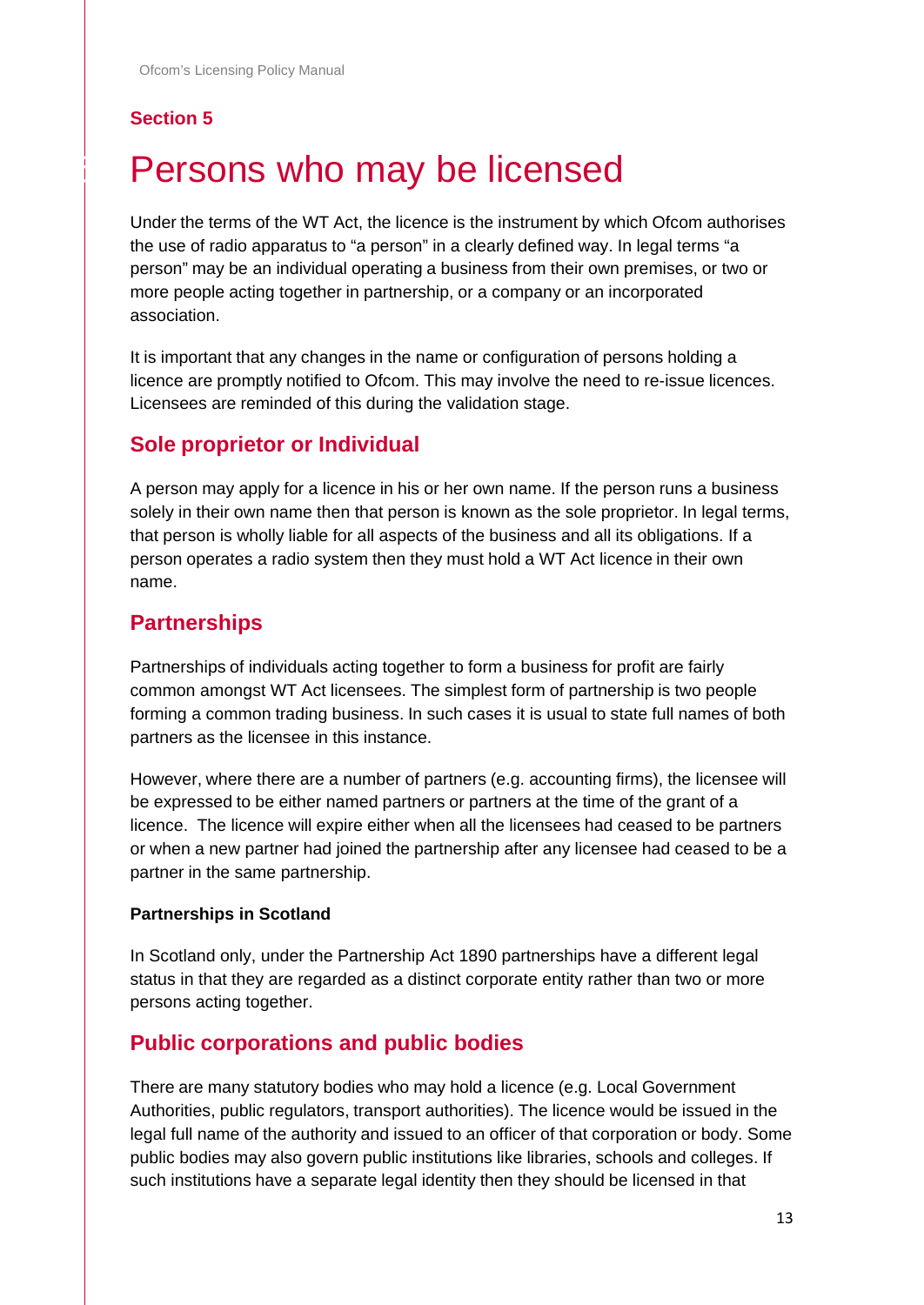identity. If not they should be licensed under the appropriate body. Private schools and colleges would depend on their legal constitution. Many private schools may be run by trustees

#### **Trustees**

In the case of Trustees, the licensee(s) are named as the trustees of the particular trust at the time of applying for the licence.

A new licence will be required when all the named licensees have ceased to be trustee. However, Ofcom will not charge from the next invoice date.

### **Clubs and societies**

The licensee(s) of Clubs and Societies are expressed to be either the named trustees or committee-members or the trustees or committee members at the time of the grant of the licence. The licence will expire either when all the licensees had ceased to be trustees or committee member.

### **Registered companies**

Under UK Company Law, businesses may incorporate to form a company, which limits their liability to that of the business itself and not its owners. There are two main forms of registered company, these being (i) Limited Company (Ltd) or (ii.) Public Limited Company (Plc).

Registered companies must be registered at Companies House, where trading details are sent for filing and made available for public scrutiny. All companies must have a director and a company secretary.

For any registered company applying for a licence, the licence must be held in the full registered name and address of the company. All companies are issued with a certificate of incorporation, which includes a unique registration number that Ofcom requires for certain licence classes. Companies are also required to state their number and registered address on all company correspondence.

#### **Joint ventures**

A joint venture which may be granted a licence can be either:

- A group of companies who have established a separate corporate vehicle for the purpose of carrying out a specific project; or
- A partnership of a number of limited companies.

Where a joint venture is a separate corporate vehicle it would be the corporate vehicle, with a separate legal identity and registered as such with Companies House, that must be licensed.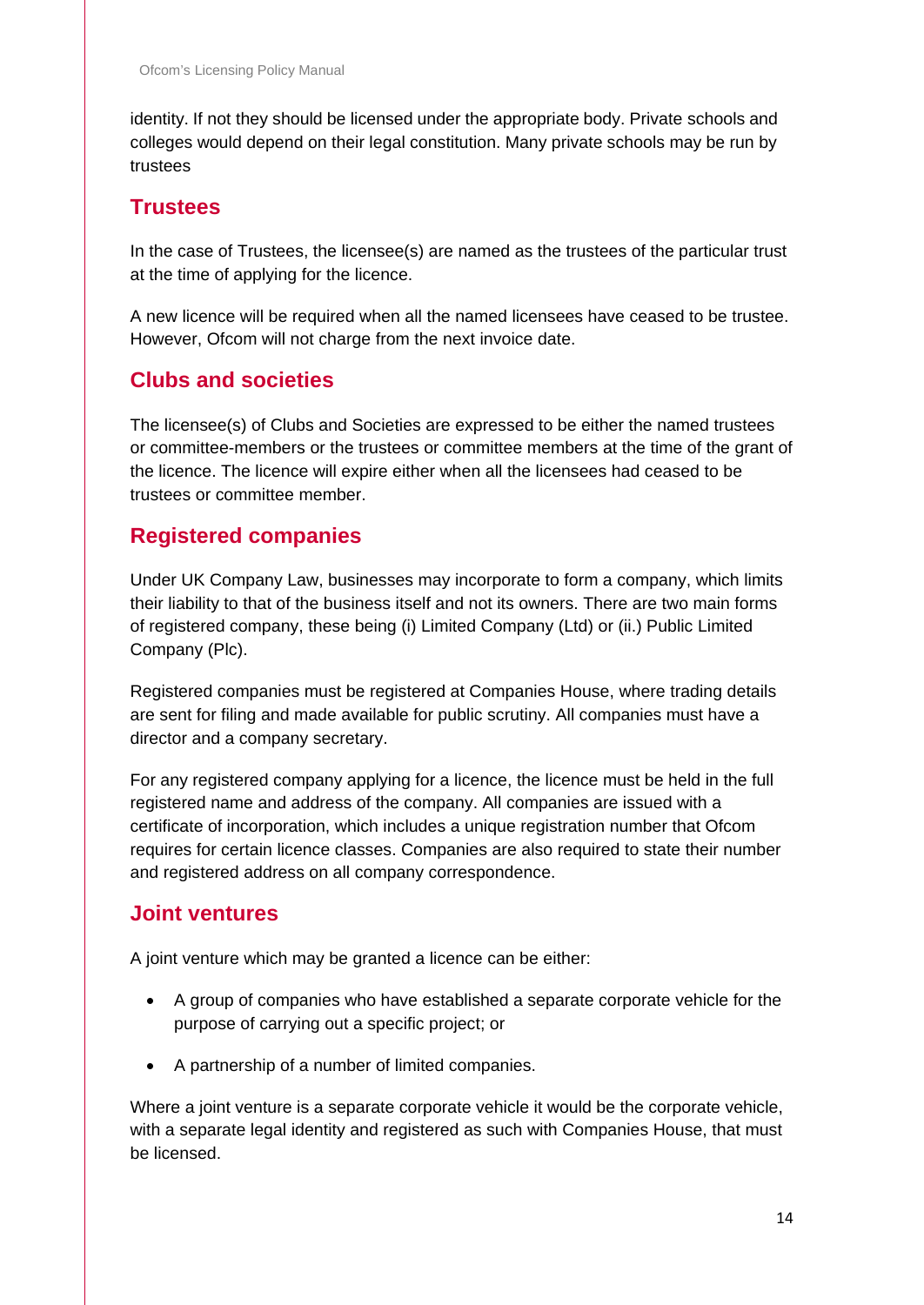In the case of the joint venture being a partnership of a group of limited companies, each of the individual limited companies would have to be named on the application form in the same way as a partnership of individuals.

#### **Licensees who are not resident in the UK**

WT Act licences only apply for terrestrial use in the United Kingdom, and in certain cases the Bailiwicks of Jersey and Guernsey, the Isle of Man, UK territorial waters and airspace. The use of any stations or apparatus outside these areas may be unlawful in other states except for those classes where international reciprocal arrangements may apply (e.g. for UK registered craft and vessels, certain satellite and amateur radio uses).

There is no requirement for persons to have a presence in the United Kingdom to become licensees for all classes of WT Act licences, except that the radio classes for Ships and Aircraft only apply to UK registered vessels or aircraft under international arrangements.

Nevertheless it is desirable to have some presence or arrangements to facilitate functions such as licence payment, variation or revocation of a licence or the ability to take urgent action if a station ceases to act correctly.

Therefore Ofcom will ask non-resident licensees to provide a contact point/address in the UK to enable them be in a position to comply with standard licence clause conditions on inspections and closedown etc.

### **Crown Bodies**

Under the WT Act, the use of apparatus for wireless telegraphy is unlawful unless authorised by a licence granted on behalf of Ofcom or is made licence exempt. Ofcom does not authorise Crown use of spectrum and we are unable to issue a licence to the Crown. However, we can recognise its use through a grant of Recognised Spectrum Access (RSA). This recognises the Crowns use of spectrum and puts in place a mechanism to permit the transfer of spectrum from Crown to non-Crown users.

However, there are occasion where a Crown user may want access to spectrum issued by Ofcom. This we permit by using a licence with a "side letter".

#### **What do we mean by the Crown?**

The Crown includes Parliament, government ministers and its servants. Generally, core central government departments fall within the definition of the Crown.

Other government bodies including non-departmental public bodies, office holders, commissioners, and regulators may also be considered as the Crown if the statute bringing them into existence confers upon them Crown status.

However, not all government bodies are considered to be the Crown. Some of the newer government bodies have been formed without being conferred Crown status. Unfortunately it is not possible to get a definitive list of what is meant by the Crown.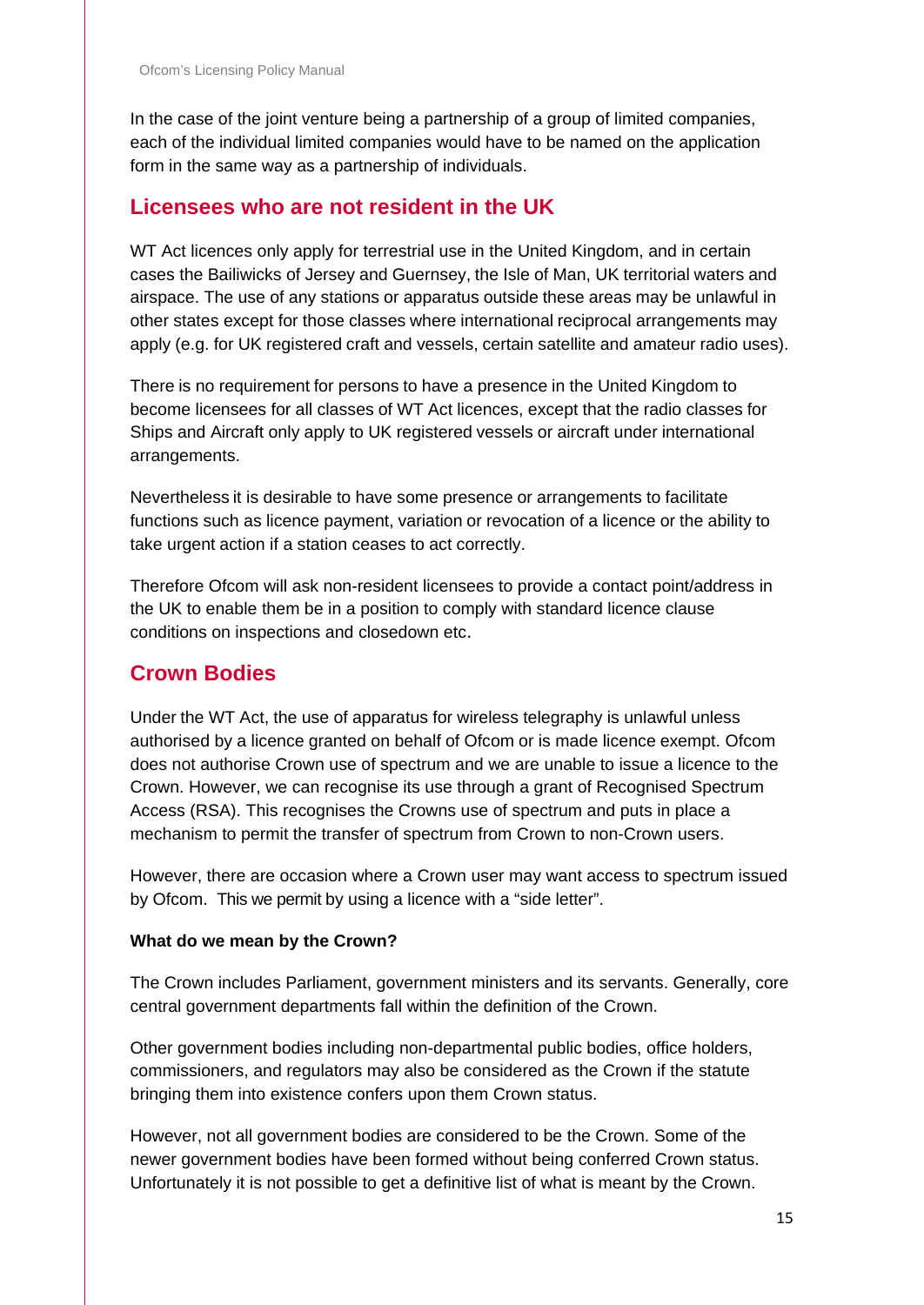Where the status of a body is not clear it will be necessary to contact the body concerned to establish its legal status with regard to the WT Act.

#### **What is a 'Side Letter'?**

A 'Side Letter' recognises the use of radio by the Crown. Attached to this are the licence terms and conditions and schedule. The Side Letter asks the Crown to abide by the described terms and conditions in the same way a normal licensee would be required to, and reminds them that should they not, the Agreement detailed in the Side Letter will be cancelled.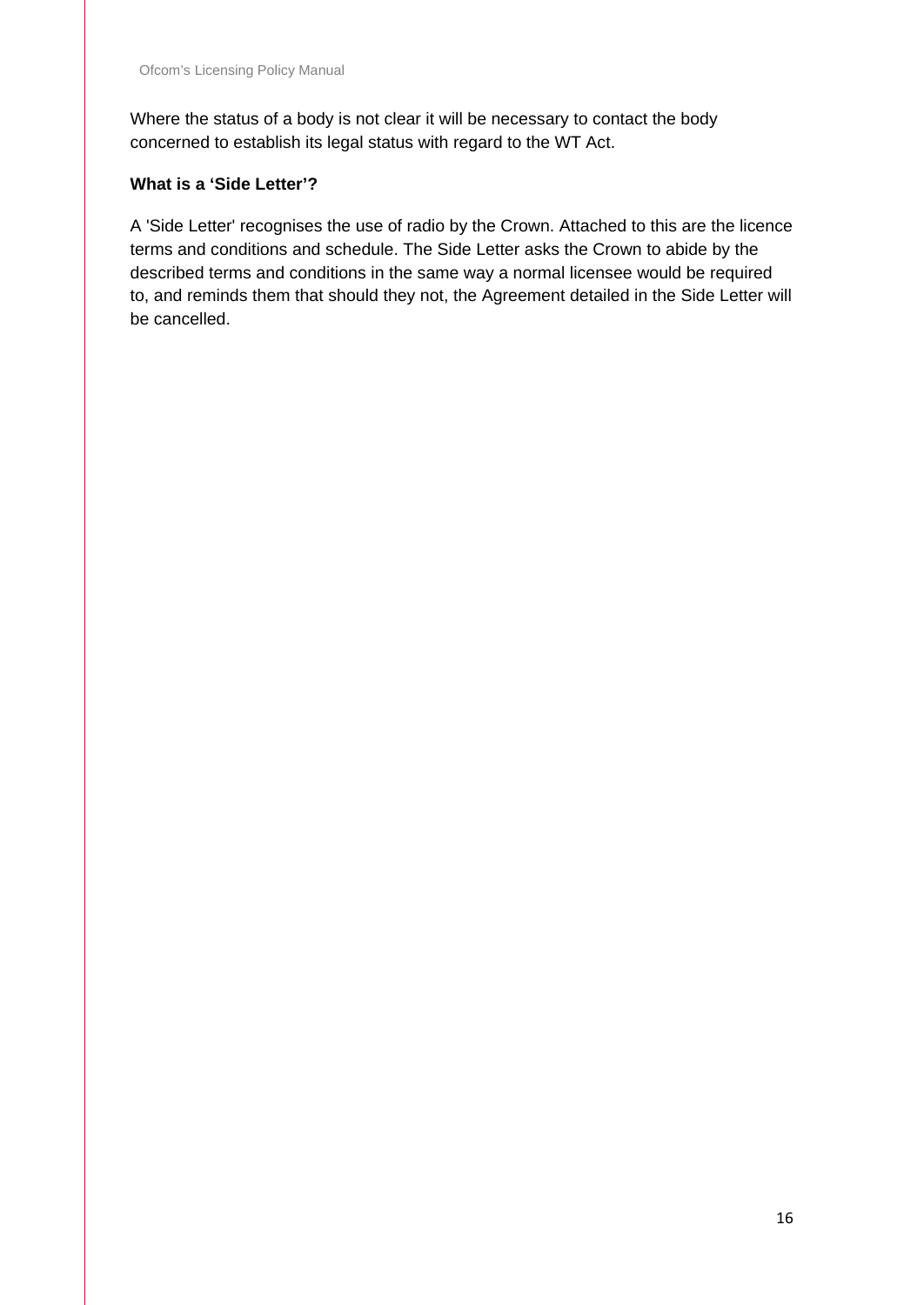# <span id="page-16-0"></span>How to obtain a licence

Most WT Act licences are available directly from Ofcom and are accessed through the details published on Ofcom's website. Ofcom will issue a licence in good faith to the person named and the licensee to notify them if the licence contains any inaccuracies.

Under section 10 of the WT Act Ofcom must make regulations that sets out the procedures for applying for a licence and the information that we require. These are set out in Wireless Telegraphy (Licensing Procedures) Regulations<sup>16</sup>.

For certain licence classes we have had to place restrictions on the number of licences that we issue or who can apply for a licence. As required by section 29 of the WT Act we must make an Order where this is the case. Any restrictions are included in Wireless Telegraphy (Limitation on number of licences) Order.

#### **Making an application**

The majority of licence applications are made by completing the relevant application form (available from the website<sup>17</sup> or on request) and sending the form to Ofcom. Many applications can be completed online on our website. Where online applications are made an instant confirmation of receipt of the application will be sent to be applicant.

The licensee is responsible for checking that the licence information is correct and any information provided is accurate and up to date. The licensee is responsibility to ensure that their equipment is operating in accordance with their licence. We recommend that if unsure, you contact a radio supplier.

#### **What happens before a licence is granted?**

Everyone must apply and be issued with a licence before they can install or operate a service, or install and use equipment (unless the service or equipment has been made exempt).

Stations and networks for some locations and classes require co-ordination arrangements with other countries before rights to use them can be granted. These reflect international agreements with those countries. These arrangements are also detailed in the following sections.

#### **E-Licensing /signatures**

Under the Electronic Communications Act 200018 an application form sent electronically has the same status as the same form sent on paper. Ofcom encourages the licensee to

 <sup>16</sup> <http://www.legislation.gov.uk/uksi/2010/1823/contents/made>

<sup>17</sup> <https://www.ofcom.org.uk/manage-your-licence/radiocommunication-licences>

<sup>18</sup> <http://www.legislation.gov.uk/ukpga/2000/7/contents>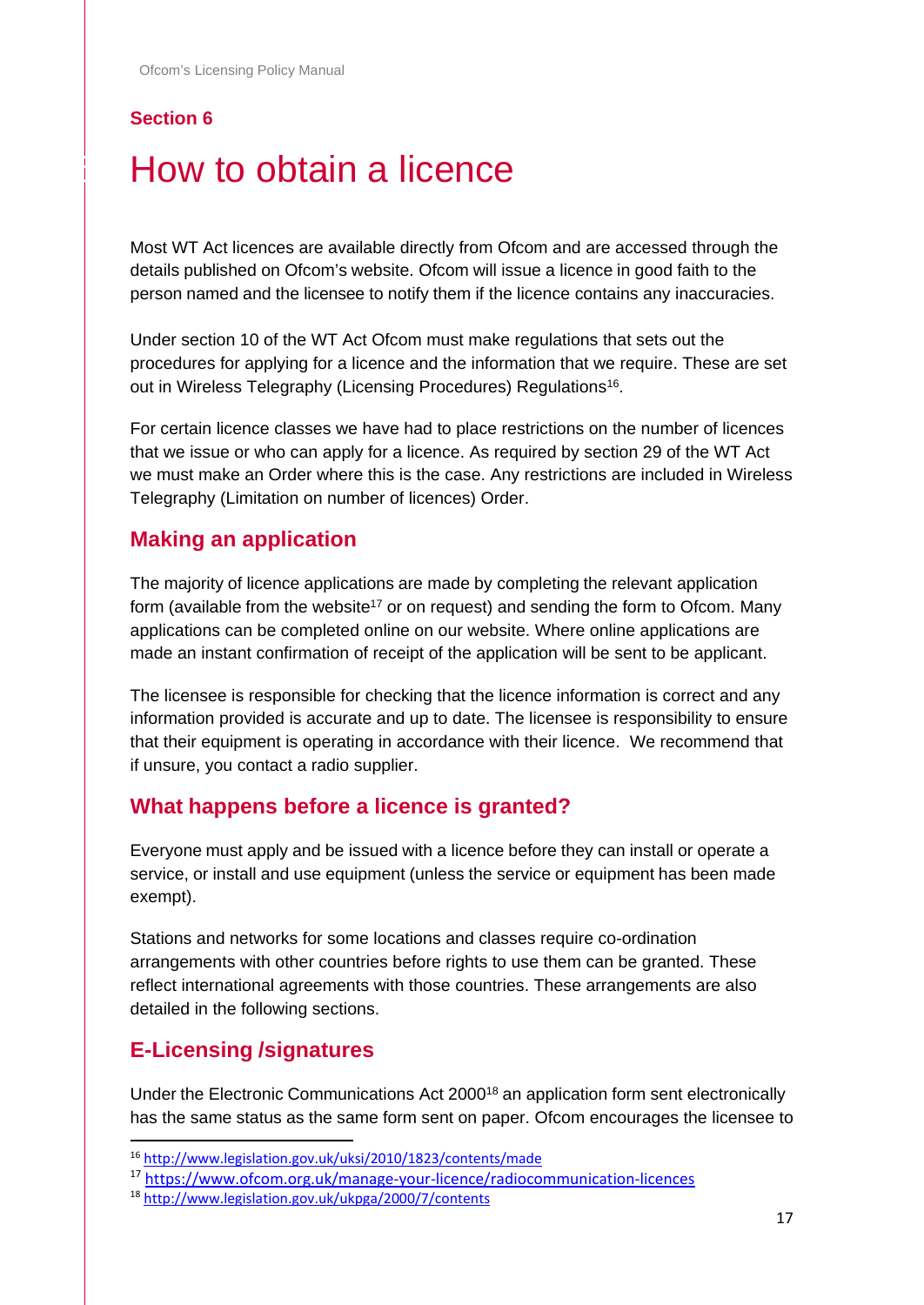consent to receive all licence documentation by email where possible. Any licensee wishing to take up e-licensing should contact the Spectrum Licensing team (see section 1).

### **Time-scale for new licences**

For new licence applications, there are targets for licence issue after receipt of correctly completed applications. These will be separately published from time to time. However, there is an overall requirement in the WT Act to process licences or further grants of rights to use frequencies within 42 days.

#### **How does Ofcom make an assignment?**

In certain circumstances the availability of spectrum available for assignment may be limited. When this occurs Ofcom must make a decision on whether to grant a licence or not. To ensure transparency the criteria that Ofcom applies when making such decisions is published on our website. Technical Frequency Assignment Criteria (TFAC) documents set out the technical criteria that Ofcom takes into account when making a spectrum assignment.

### **What happens after a licence is granted?**

After the licence has been granted it is the responsibility of the licensee to ensure that all the administrative and technical details are correct and to notify Ofcom of any amendments that are needed within one calendar month of receipt of the issue date on the licence. The licence contains the terms and conditions governing the legal operation of the system.

The installation may be inspected by Ofcom at any time to ensure that it complies with the licence terms and conditions and that it does not cause interference to other users. During an inspection all licence documentation should be made available to Ofcom upon request. Therefore, it is important to keep all current licence documentation in a safe place and for future reference. If, at a later date an amendment to the installation is necessary then, Ofcom should be notified immediately. This is usually in the form of a variation request that should be submitted to Ofcom. Any changes to a radio system must not be carried out until you have received authorisation from Ofcom.

### **Additional Services**

Ofcom may improve the level of service offered to licensees through greater flexibility in methods of payment as well as timing of licence invoices. These include the following:

• To offer the opportunity to harmonise their licence payment terms to a common date to simplify their licence administration. This will not be compulsory, nor will it be necessary to harmonise every licence held by a licensee. A given harmonisation date can be one of the Licensee's existing invoice dates.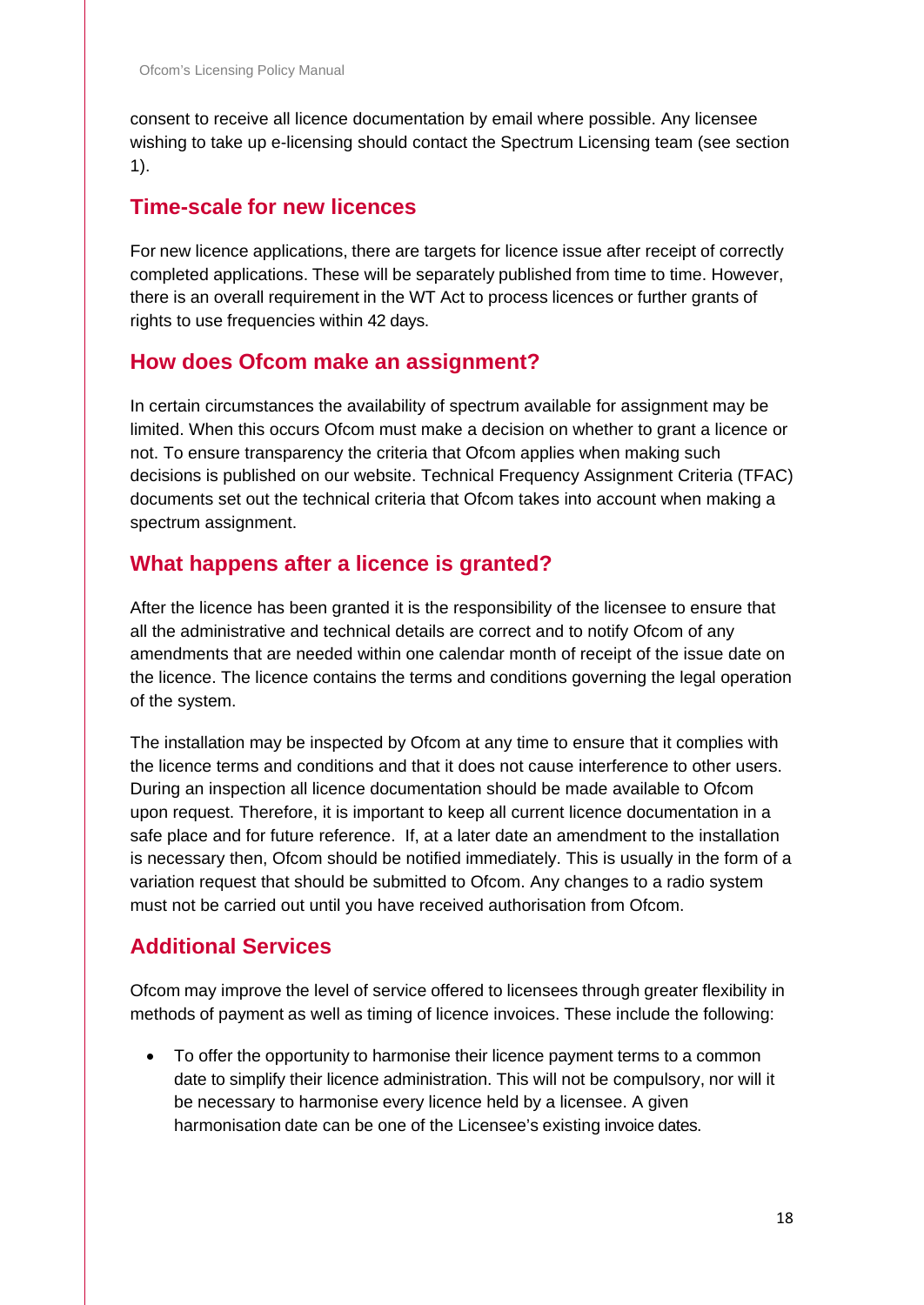- To provide the facility to make certain administrative changes to licences and/or licensee details by telephone, upon satisfying a validation check under the Data Protection Act 1998.
- To offer an Account Management service to provide assistance through the invoicing process, including a flexible invoice payment facility, provided the licensee meets the agreed criteria.

For more information on these additional services please contact the Ofcom licensing team.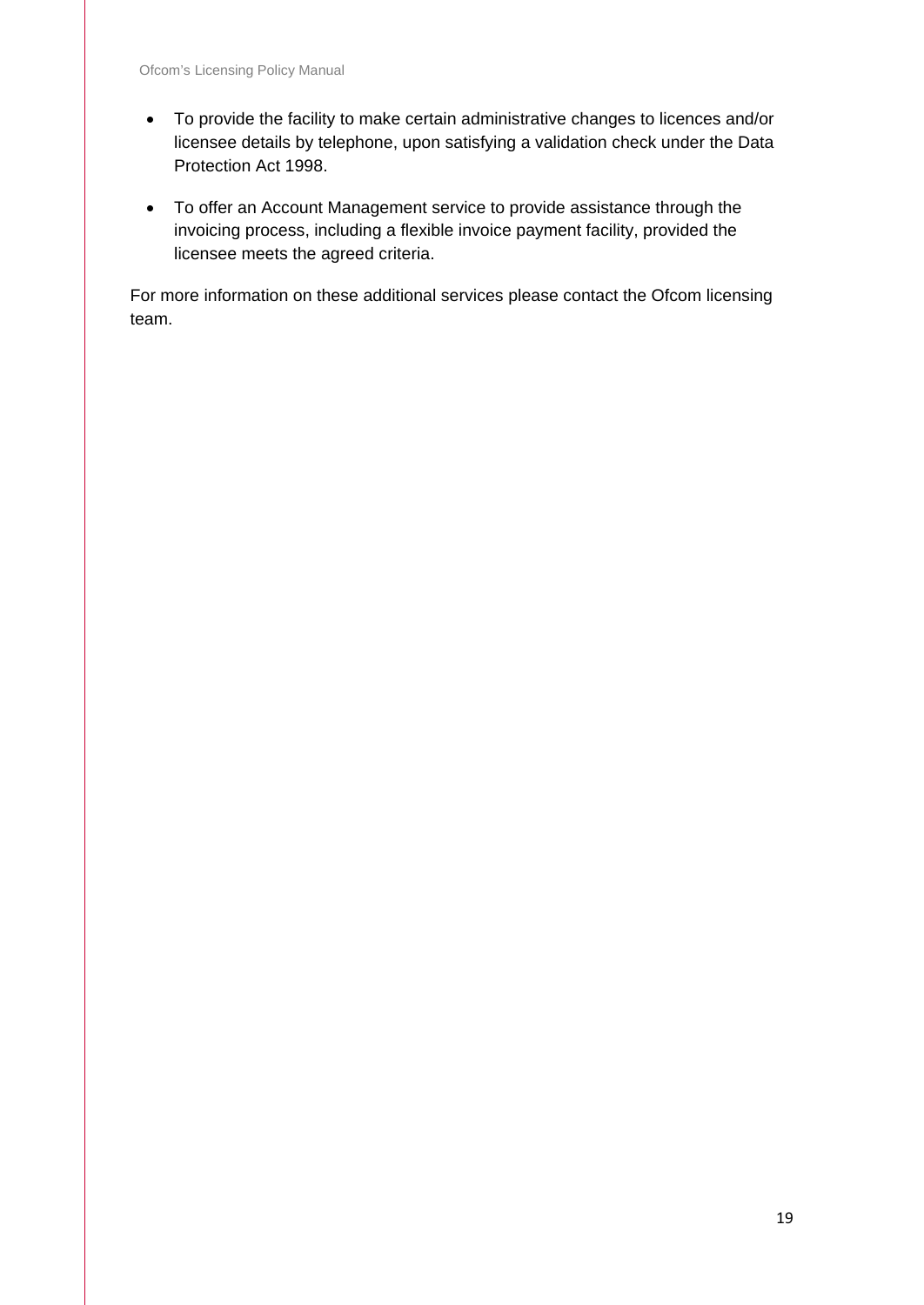# <span id="page-19-0"></span>Paying for a licence

The licence fee is calculated using the WT Act Fees Regulations in place at the time of an application or at a following invoice date.

All payments to Ofcom must quote a valid invoice reference number to avoid misallocation of funds and any delay in locating the invoice for which the payment is intended.

#### **Means of payment**

Where appropriate Ofcom's preferred method of payment is by direct debit. However the following methods of payment are also acceptable:

- Credit/ Debit Card\*;
- Bankers Draft;
- BACS/ CHAPS transfer; or
- Cheque.

**\* There is a limit of £5000 for all credit/debit card payments.**

Cheques must be made payable to "Ofcom". Ofcom collects direct debits on the due date or on the last working day of the month, if the due date falls on a weekend or public holiday.

#### **Discounts applied to certain charities**

For some licence classes the licence fee may be reduced for charities. This applies to applicants where their sole objective is the safety of human life in an emergency.

Such applicants are referred to as "a qualifying charity" and as such are entitled to pay half the prescribed licence fee for their licence.

In order to ascertain that a charity is registered and has legal status, Ofcom requires a charity to supply both its charity and company/ charity registration numbers when applying for a licence.

#### **Death of a licence applicant**

Should a licence application be received along with the relevant licence fee but the applicant dies before the licence is issued, the payment will be returned on notification of death. Evidence of the licensee's death in the form of a copy of a "Death Certificate" will be needed before a refund is made.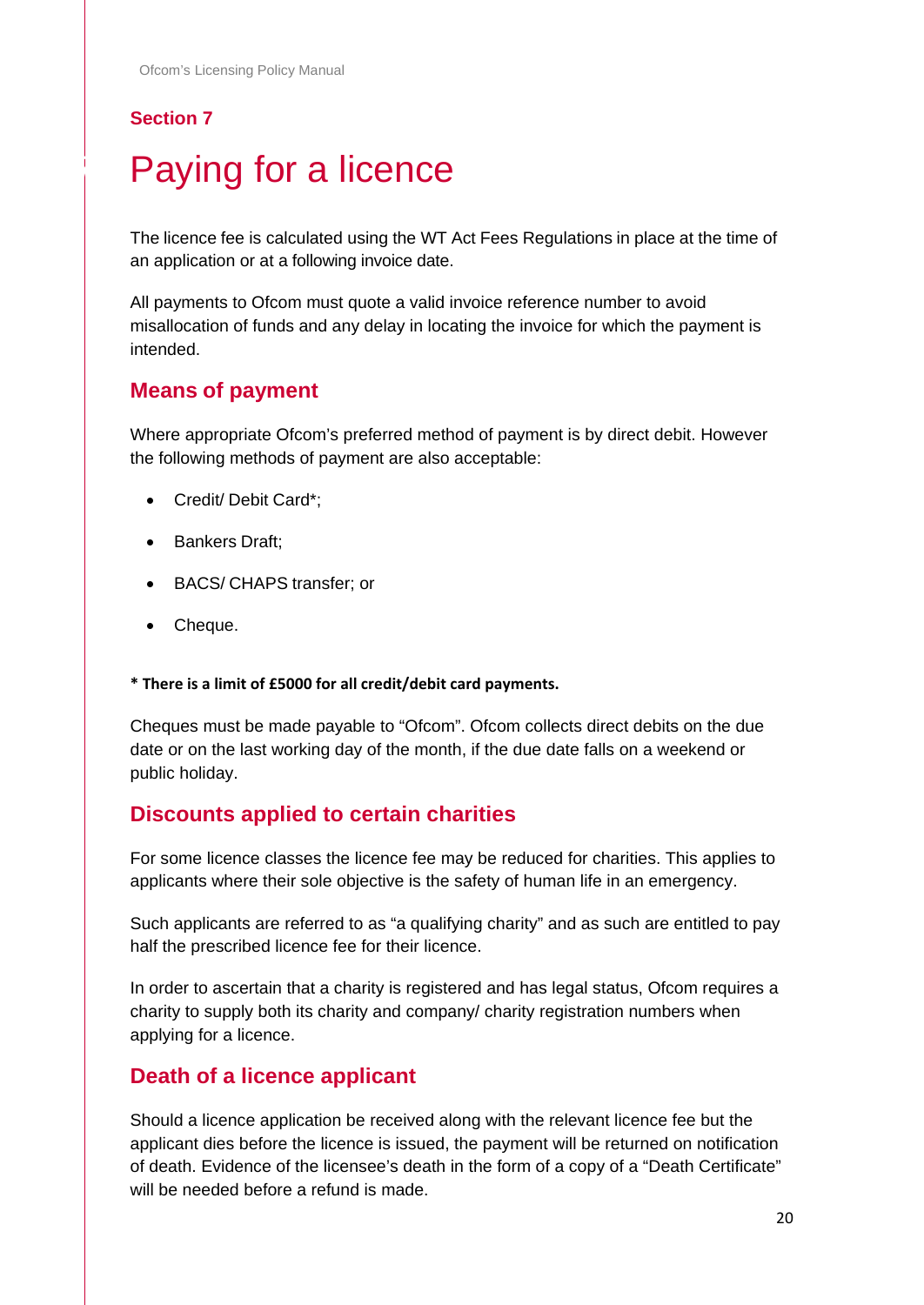# **Direct debits**

If a direct debit is unsuccessful, Ofcom will inform the licensee and issue a Notice of Proposed Revocation, inviting the licensee to make an alternative payment.

#### **Cheques**

When a bank returns a cheque to Ofcom, Ofcom will inform the licensee and issue a Notice of Proposed Revocation, inviting the licensee to make an alternative payment. If a replacement cheque fails, the licence will be revoked immediately and the licensee will be given one month to make representations to Ofcom against the revocation.

#### **Unsuccessful licence applications**

If a licensee surrenders a licence before it expires, Ofcom will not give a refund for the unused portion of the licence. The only situation where a refund is applicable is when an applicant has paid for a particular service, but Ofcom is unable to provide that service due to the lack of available spectrum.

In certain circumstances, a credit note for the unused portion of the licence fee will be subtracted from the next invoice for other licences in the same class held by the same licensee, with the same invoice date.

# **Return of application fees**

If Ofcom is unable to issue a licence, we will make attempt to contact the applicant to discuss alternative options. If no solution can be found, Ofcom will return any payment submitted with the application back to the applicant.

Ofcom recommends that for technical licences, no payment is offered until an invoice has been issued for the correct fees. The applicant can then make payment against the invoice reference is the methods mentioned in section 7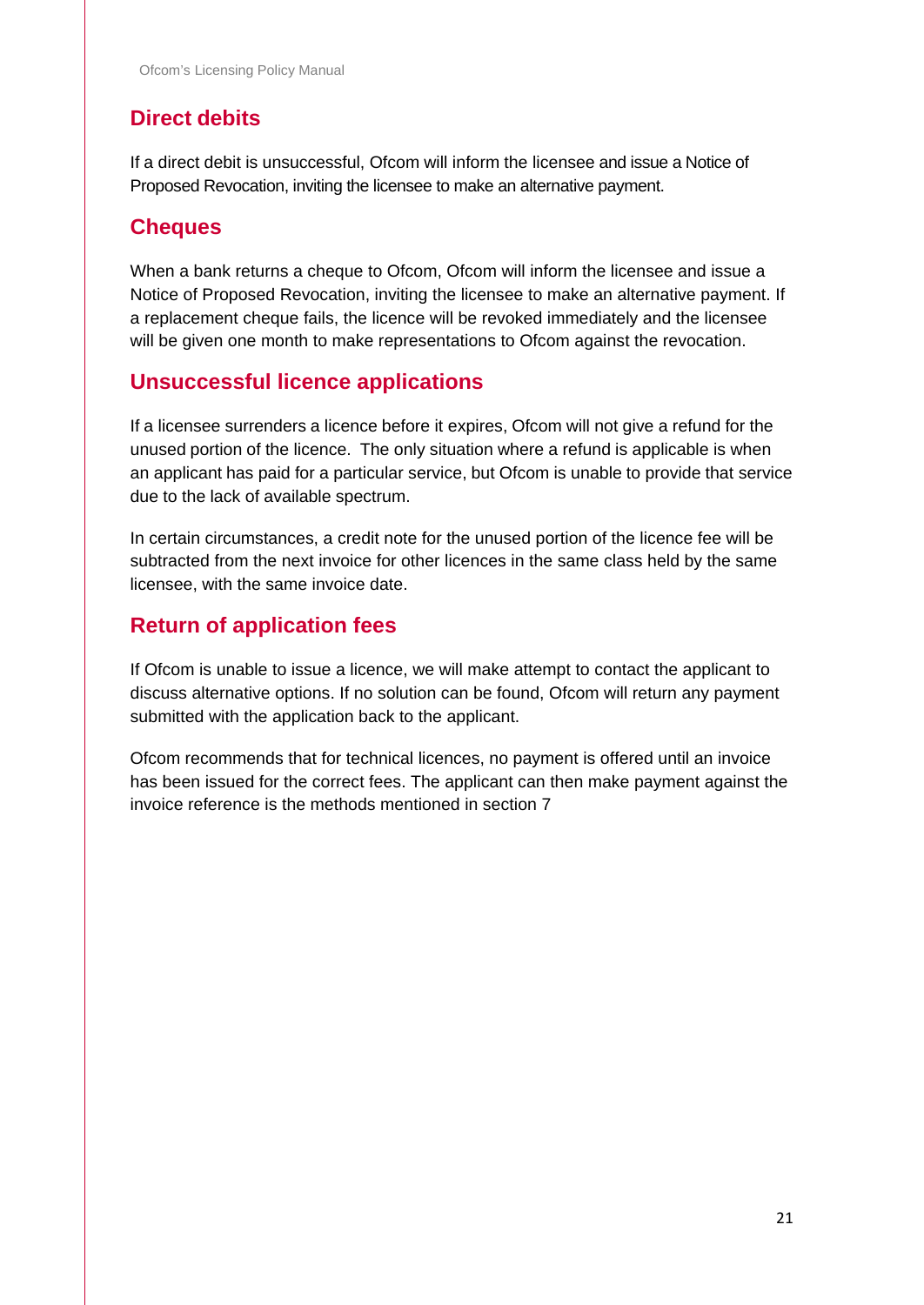# <span id="page-21-0"></span>Licence variations and transfers

Ofcom may vary licences from time to time e.g. by adding channels, removing restrictions. This may be at the request of the licensee or where Ofcom wishes to make a change. Most licensee requests fall into two categories:

- Licensee Details e.g. a request to change the administrative details of the company
- Technical Details e.g. a request for an additional station or service

Licensees must not make changes of any kind that would take them outside the terms and conditions of the licence unless authorised by a licence variation or new licence. Applications for technical variations must be made in writing or using the appropriate licensing forms. Ofcom can apply greater discretion on non-technical variations.

If a person changes their name (e.g. through marriage), the licensee must provide a copy of their marriage certificate to the Ofcom Spectrum licensing team before their licence can be amended. The process is the same for licensees who change their name by deed poll, in that the licensee needs to provide a copy of the certificate of deed poll to the Ofcom Spectrum licensing team prior to an amended licence being issued.

#### **Examples of licensee detail amendments**

Licensee details means information which is related to the licensee, e.g.:

- Legal/Licensee name and address;
- Trading name;
- Contact names and addresses; or
- Bank details.

With the exception of changing bank details, these changes can be made in writing, by completing a form on our website or by telephone. Certain checks will be performed to validate the request (Data Protection) and the details being changed (e.g. using Companies House Register)

#### **Examples of technical detail amendments**

A technical amendment is a change to anything that relates to the use of the radio spectrum, e.g.:

- Change of equipment;
- Changes to antenna height;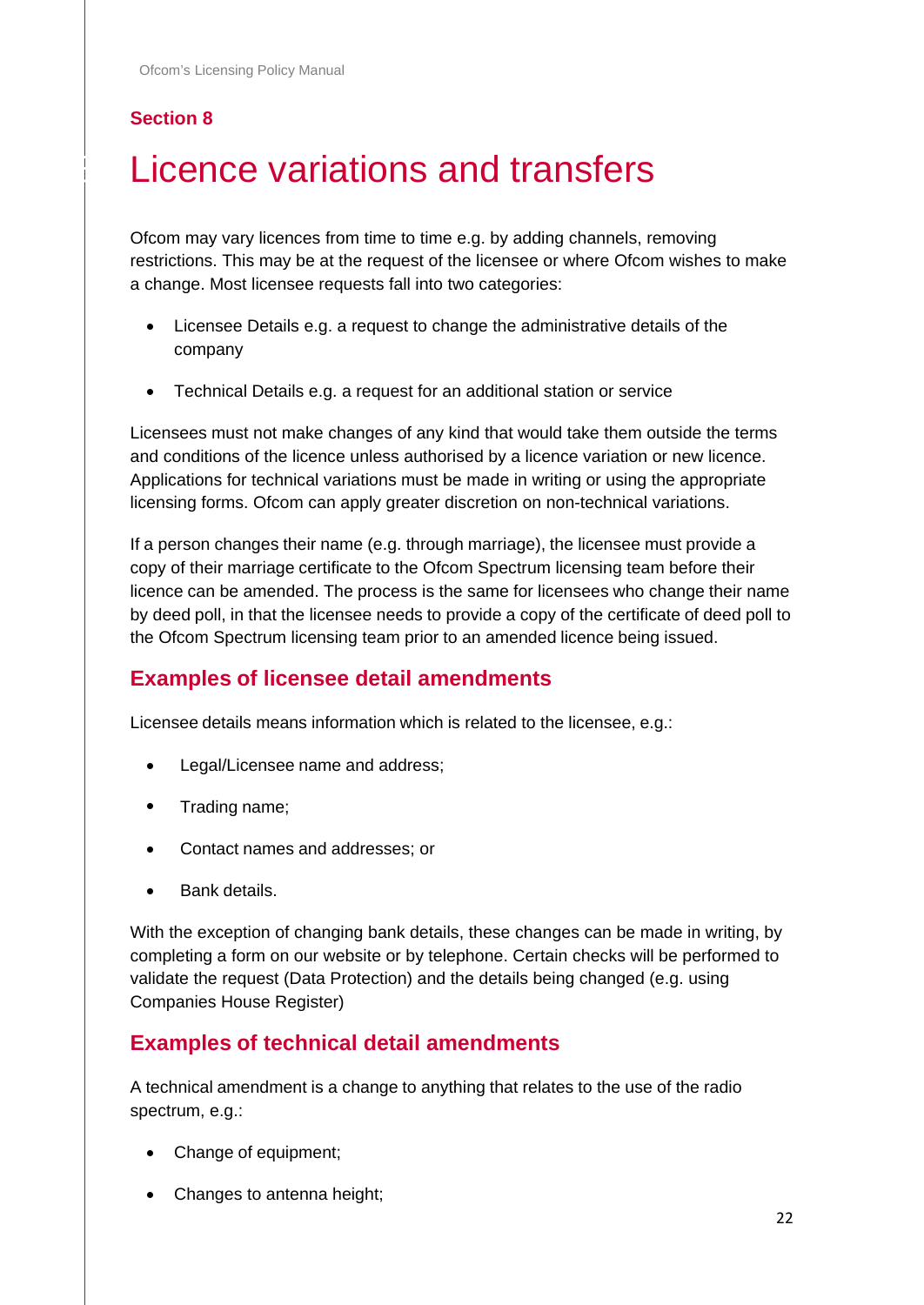- Moving a base station;
- Requesting a new channel or frequency assignment;
- Additional base stations; or
- Change in power or other operating parameter.

Changes to technical information in any part of the licence can only be made by authorised Ofcom personnel.

If an amendment changes any of the details that appear on a licence schedule, a revised licence schedule will be sent to the licensee. The equipment varied cannot be used until the change to the licence is confirmed by Ofcom.

#### **Charging for variations to licences**

Charging for amendments to licences is based on the provisions in the Licence Charges Regulations. There is no administration fee for making the amendment. If there is a change in the licence fee then any pro-rata adjustment will be included in the next licence Invoice Notice.

Licensees are liable for the fee from time of variation but we generally collect at the next payment interval date.

The minimal chargeable period for any pro-rata adjustments on a licence is one calendar month. This applies to both variations and surrenders.

#### **Ofcom variation of licences**

In accordance with a provision of the WT Act, where Ofcom proposes to vary (or revoke) a licence, Ofcom will send a notice to the licensee. This notice will give licensees at least one month in which they can state any objection or concerns about the proposed change. Ofcom must consider those representations before confirming whether or not the variation will be made. Ofcom is required to make a decision within one month of the end of the period for representations and notify licensees within one week of the decision being made.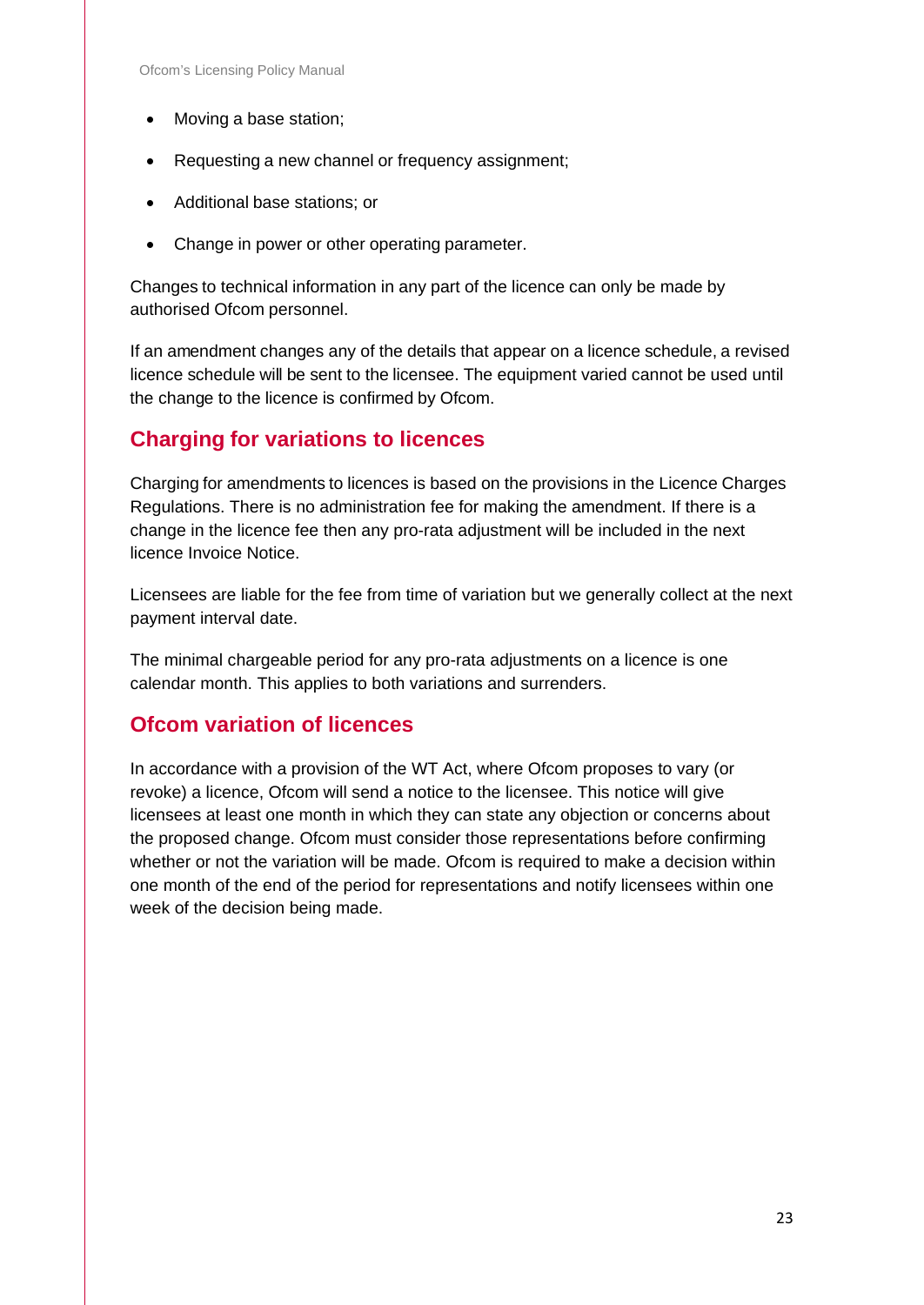# <span id="page-23-0"></span>The transfer of licences

# **Change of Ownership**

When a company goes through a change of ownership the Wireless Telegraphy licence can be transferred to the new company by applying for a trade of licence<sup>19</sup>. This enables the licence to be transferred into the new company name. This ensures that the current licence terms and conditions (including frequency allocation) are moved to the new company. As the licence fee has already been paid no additional fee is required to be paid to Ofcom until the next invoice for the licence.

### **Sale of spectrum rights**

Spectrum trading allows all or a portion of a licensee's spectrum rights to be transferred through the market to those that can generate the greatest benefits for society and so helps secure optimal use of the limited and valuable spectrum resource. We introduced spectrum trading in the UK at the end of 2004 as a key element in our programme of market-based reform. Since then, we have progressively extended trading to a broader range of licences. In order for a licence to be traded Ofcom would have had to make regulations under section 30 of the WT Act. Spectrum trading allows the holders of tradable licences to transfer all or part of their rights and obligations under their licences to another party.

#### **Leasing**

In addition to the outright transfer of rights to another party, provisions introduced in 2011 now enable the leasing and sub-leasing of spectrum for some licence classes. Leasing enables a licensee to allow others to use all/part of their spectrum without giving up those rights or obtaining a separate licence from Ofcom. Leasing is only permitted for those licensees that have applied for the leasing variation to be included in their licence.

Further information regarding spectrum transfers, both trading and leasing, is available in our document "Trading Guidance Notes" (OfW513)<sup>20</sup>.

 <sup>19</sup> <https://www.ofcom.org.uk/manage-your-licence/radiocommunication-licences/fixed-terrestrial-links>

<sup>&</sup>lt;sup>20</sup> https://www.ofcom.org.uk/ data/assets/pdf file/0029/88337/Trading-guidance-doc-jul15v0-1-2.pdf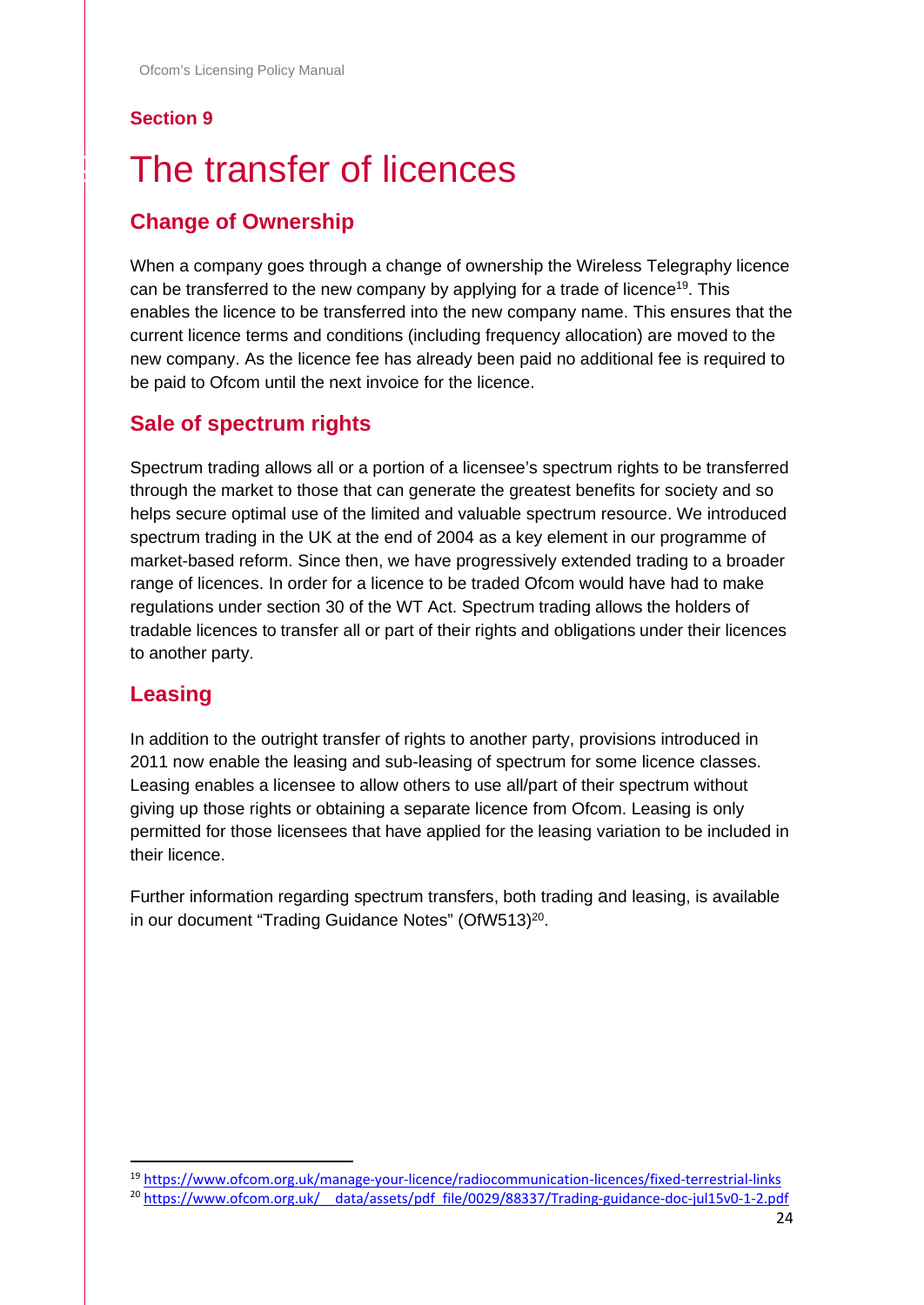# <span id="page-24-0"></span>Licence payment terms and surrenders

Most licences issued by Ofcom have a 12 month payment term (unless stated in the licence or if the licensee wishes to surrender prior to the invoice date). The payment terms for Licences are extended upon payment of the invoiced fee, for which Ofcom will make every reasonable effort to send reminders, although responsibility to pay the fee lies with the licensee. If you are a current licensee, you are sent an invoice for payment, (quoting a unique invoice reference, which is required to ensure accurate allocation of payments), four weeks before the payment due date. It is then your decision whether to pay the invoice or cancel your licence.

When the payment of the fee is received Ofcom will send a payment receipt letter which confirms receipt of the fee and states the next due date. Ofcom does not normally issue a new licence document each time a payment term is extended, except for certain classes.

If an invoice remains outstanding after the due date a notice of proposed revocation is sent out to the licensee. If fees are not paid, then the licence will lapse at the due date, and any use of the equipment concerned would not then be licensed. Ofcom may publish targets for processing these payments.

#### **Validation**

Some licences have an end date whilst some are issued in perpetuity subject to validation usually every 5 years except in the case of ship radio or ship portable licences, where validation of lifetime licenses are required every 10 years.

#### **Surrendering a licence**

Where a licence is no longer required or equipment is no longer in use, a licensee must contact Ofcom in writing to request the surrender of their licence. A licensee can request the surrender of their licence at any time before an invoice is due for payment on the licence.

Where a licence is revoked for non payment, this may be investigated by Ofcom (see section 10). The importance of surrendering correctly is that the frequencies will become available to other spectrum users.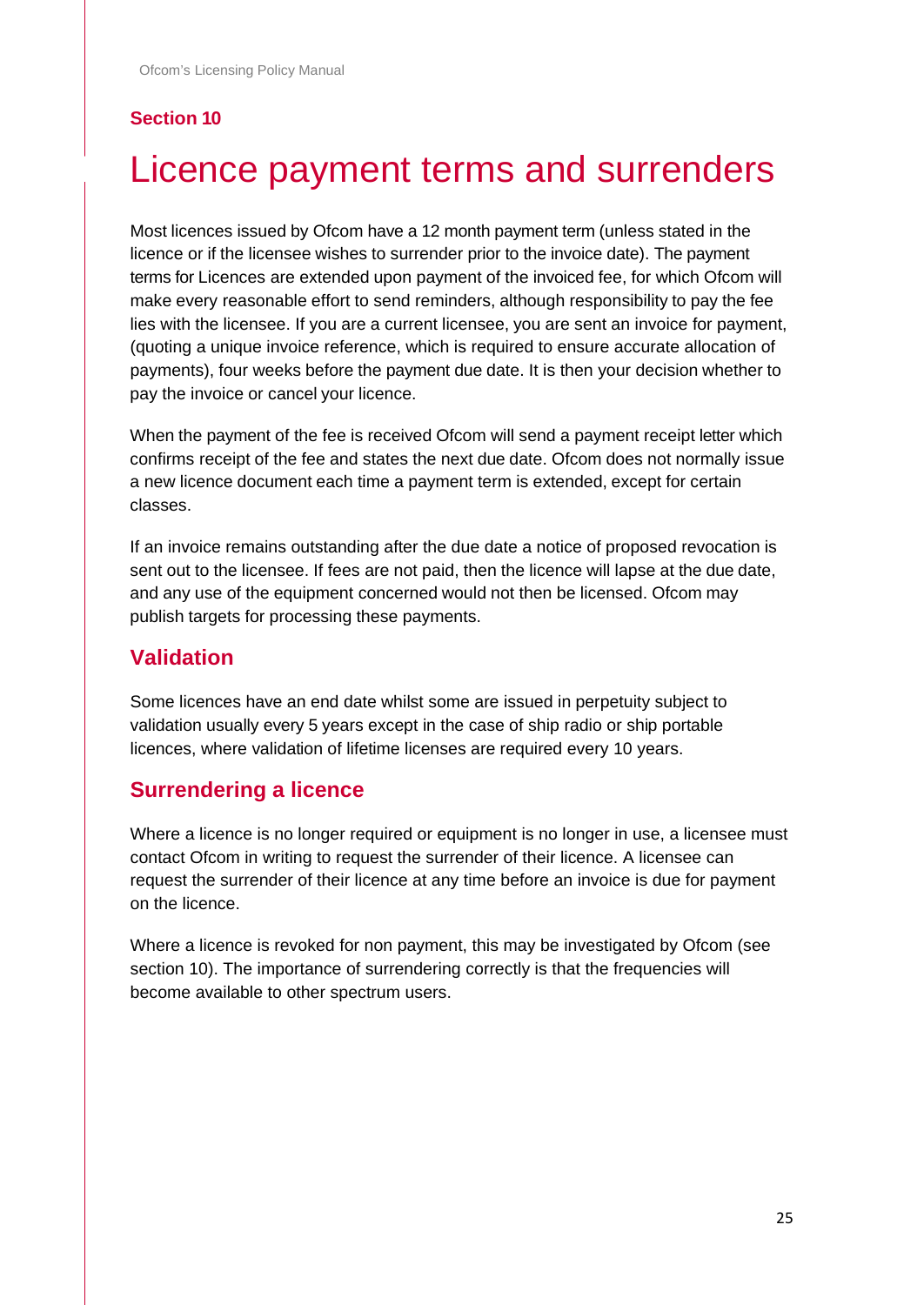# <span id="page-25-0"></span>**Revocation of licences**

Revocation of a licence can occur for a number of reasons. These reasons may include where:-

- A breach of the licence has occurred, which means non-adherence to the terms and conditions of the licence (e.g. non-payment of renewal fees). The severity of the breach will be a determining factor in the extent of the action; ultimately revocation and legal action may be required invoiced.
- The licensee is not using the spectrum in a responsible manner.
- To comply with a Direction from the Secretary of State.
- The use of the radio equipment is causing or contributing to undue interference, to the use of other authorised radio equipment.
- For non-payment of licence fees. This is the most common reason for revocation. Once the due date has elapsed, the licence is no longer valid and the revocation process commences.

If any of the stated revocation reasons above apply, a notice of proposed revocation letter is sent to the licensee specifying a period (generally a month) during which the licensee can make representations, pay any outstanding invoice or, where a licensee is not complying with the terms and conditions of a licence, provide an opportunity for the licensee to take remedial action. If no action is taken (e.g. payment remains outstanding) after the notice period, the licence will be revoked.

Ofcom (except where the licensee consents) must give the licensee a notice stating the reasons for the revocation. Appeals against a revocation can be brought under the terms of the WT Act.

Where a licence has been revoked for any reason Ofcom may inspect the site to ensure that the radio system is no longer in use. Any use of the radio system after the date of revocation will result in the commission of the criminal offence of unlawful use of wireless telegraphy apparatus, contrary to section 35, WT Act.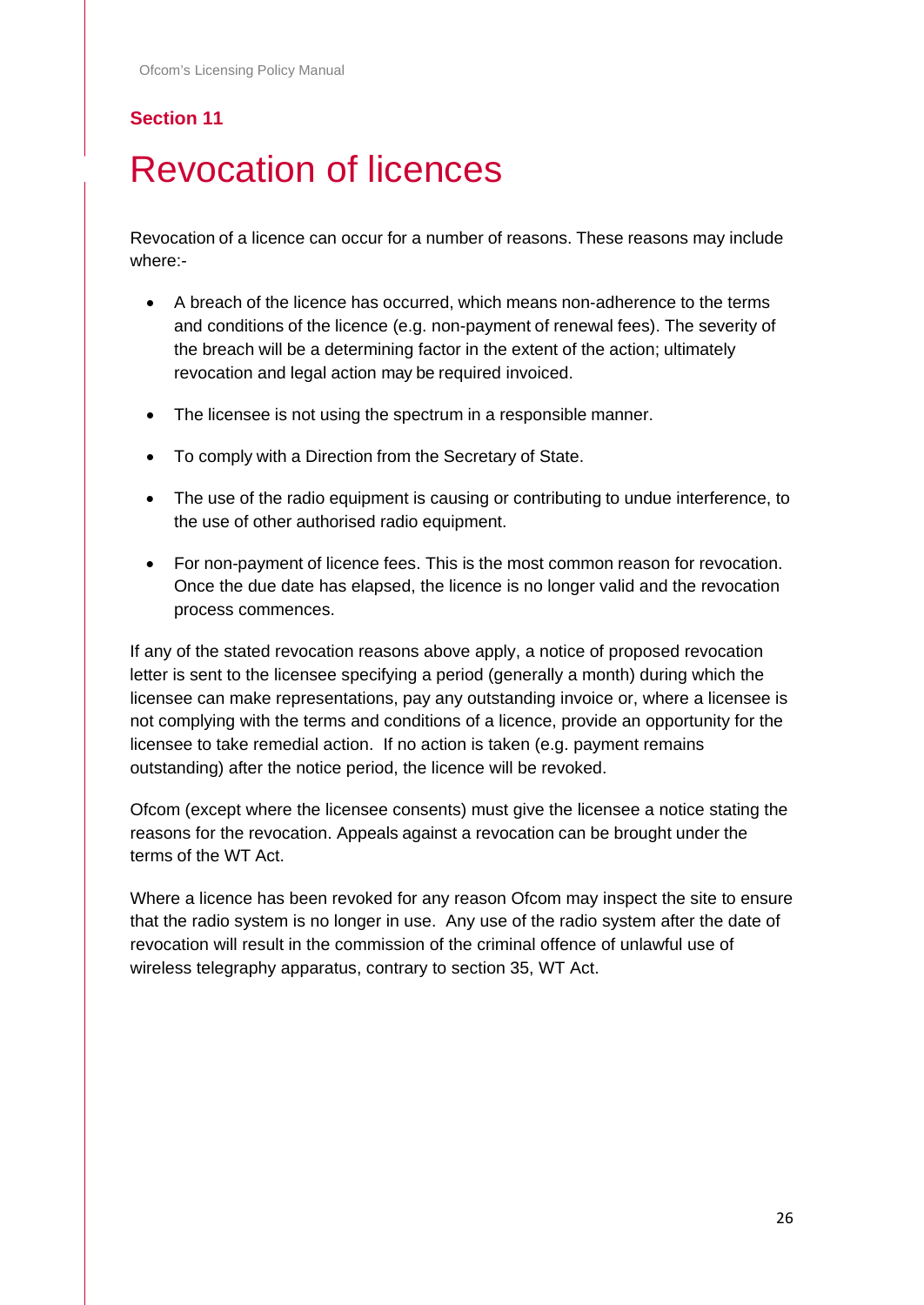# <span id="page-26-0"></span>**Fixed Penalty Notice**

Ofcom has the power to issue fixed penalty notices to unlicensed users of the radio spectrum. This will help to reduce spectrum congestion and levels of interference to legitimate users of spectrum. The Fixed Penalty Notice (FPN) is a statutory tool to discourage licence holders operating their radio without a valid licence.

These powers are part of the Wireless Telegraphy (Fixed Penalty) Regulations 2011, which became law on 1 October 2011<sup>21</sup>, and Schedule 4, WT Act. Ofcom can now issue fixed penalties for most summary offences contrary to the WT Act.

The Fixed Penalty Notices that Ofcom issues operate in a similar way to ones issued for parking offences - they are sent by post to alleged offenders, who then have one month to respond.

On receipt of an FPN the licensee has a number of options to them:

- Pay the Fixed Penalty. Instructions on how to pay will be contained within the FPN.
- Make representations to Ofcom to explain why they should not be penalised. In such circumstances, they are advised to pay the penalty whilst Ofcom considers their case - if their representations are accepted then they will be reimbursed. Again, instructions on how to do this form part of the FPN.
- The licensee may ask to be tried for the offence by a court. In this instance Ofcom will decide whether to prosecute the licensee for the offence.

Failing to respond, Ofcom will then decide whether to prosecute the licensee for the alleged offence. If found guilty, has the possibility of a fine, which may be significantly higher than the amount of the fixed penalty.

Part Two of the FPN includes notes on how to make any representations with regard to the issue of the FPN. It also states that if the FPN is paid and upon receipt of representation it is decided to waive the penalty charge, payment will be returned to the person and the FPN cancelled (under the provisions of Paragraph 5 of Schedule 4 of the WT Act). At any stage, either before or after an FPN has been paid, Ofcom is able to withdraw that FPN if it appears to have been wrongly issued.

If the person who has been issued the FPN does not agree with the statement of facts, or for any other reason believes that the issue of the FPN was not justified they may refuse to pay and request a court hearing by completing and forwarding Part Three of the FPN. The final decision with regard to case disposal will be made by an Ofcom Enforcement Manager (COPFS in Scotland), who will take into account all of the evidence and other factors, including any request or representation made by the recipient. Such decision could encompass any other means of sanction that is

<sup>&</sup>lt;sup>21</sup> [http://www.legislation.gov.uk/uksi/2011/2084/pdfs/uksi\\_20112084\\_en.pdf](http://www.legislation.gov.uk/uksi/2011/2084/pdfs/uksi_20112084_en.pdf)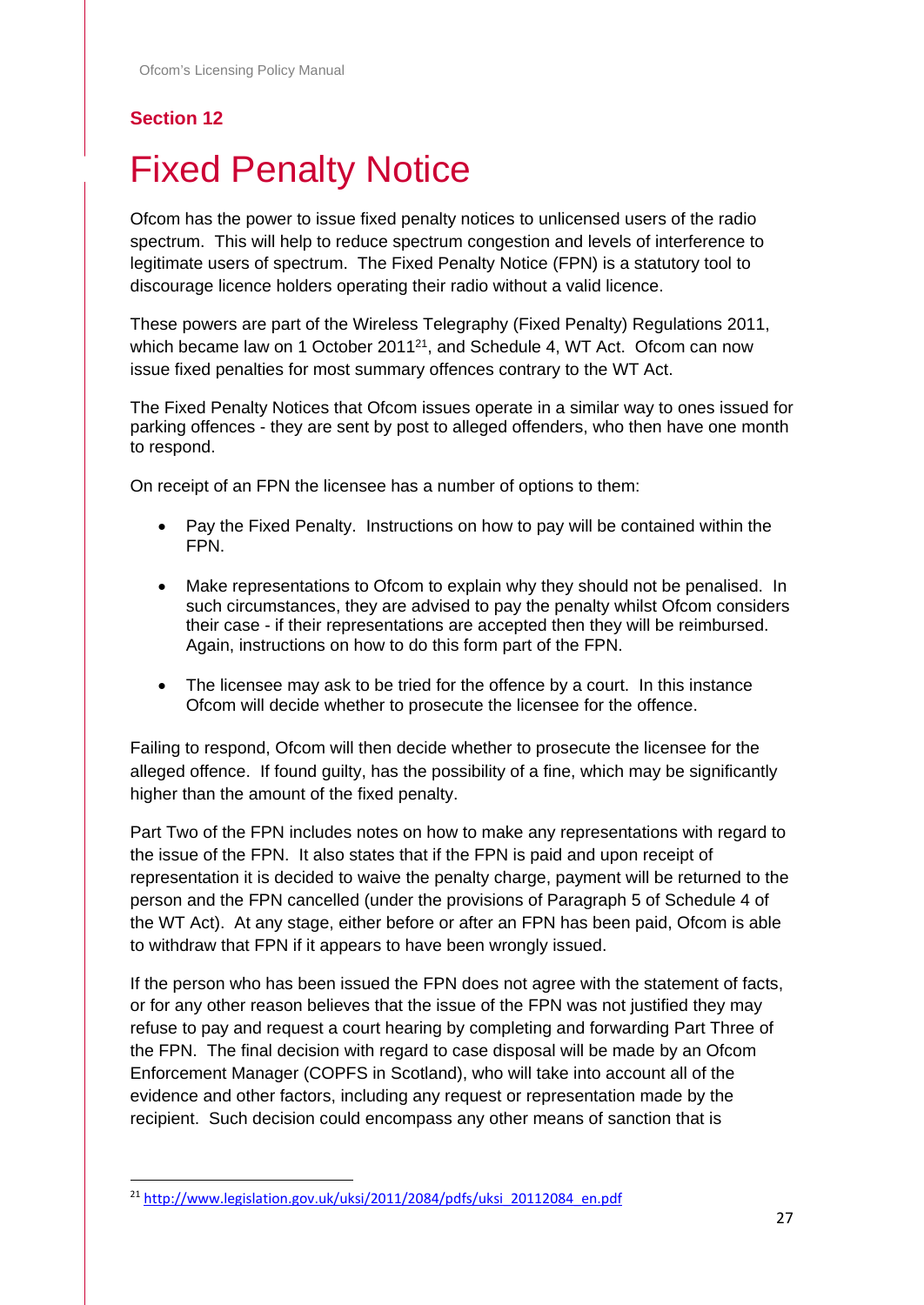appropriate and available in the circumstances (NFA, warning letter, caution or prosecution).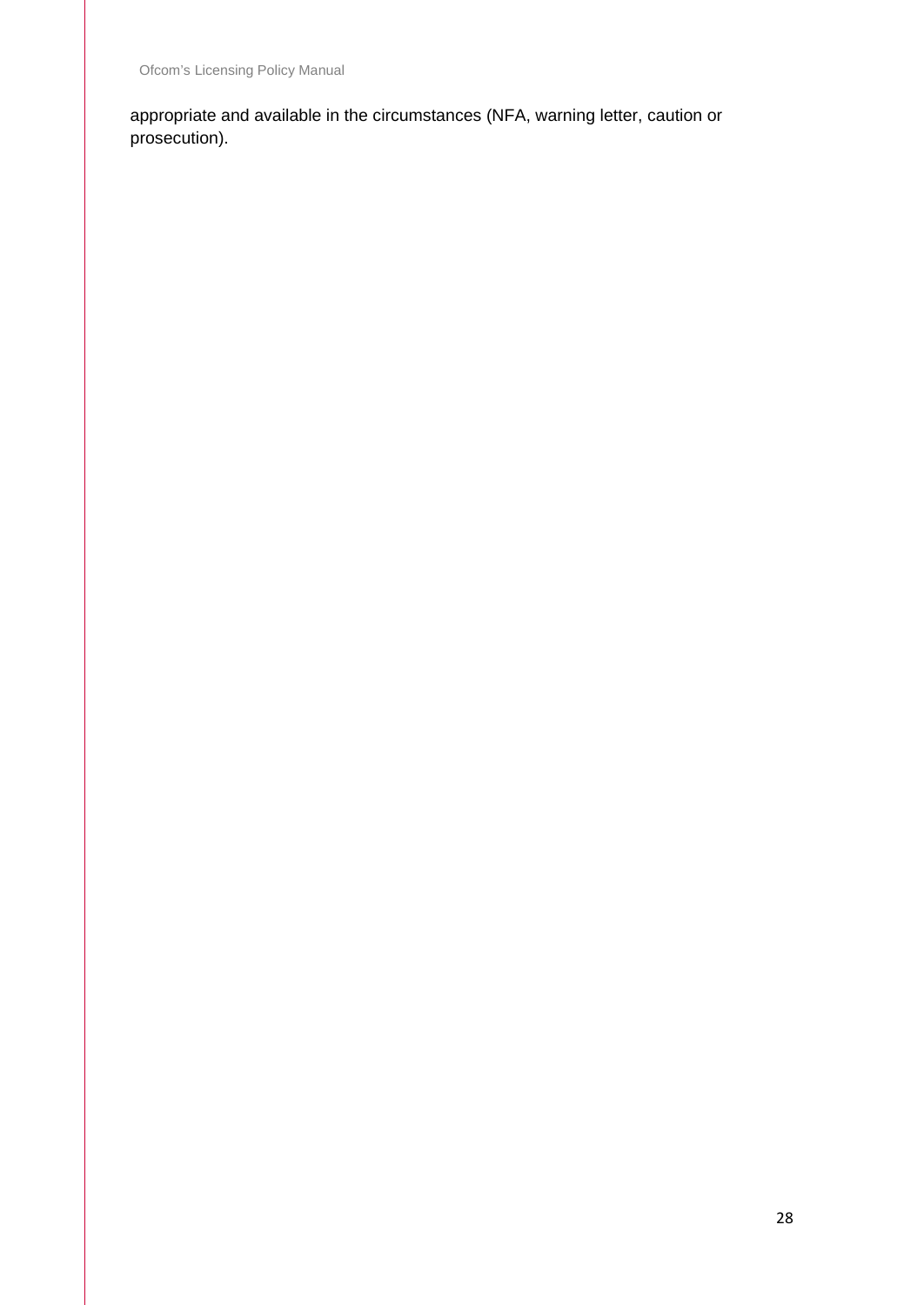# <span id="page-28-0"></span>**Complaints**

### **Complaints about interference or conduct**

If you believe that someone may be acting outside the terms of a licence or you are receiving interference to your licensed network, Ofcom has a range of powers and arrangements for investigating and for enforcing compliance. Details are available on the Ofcom website https://www.ofcom.org.uk/spectrum/interference-enforcement

Many interference complaints arise from unauthorised use. The table below helps summarise the actions that Ofcom may take for identifying unauthorised radio users or non-compliant equipment:

| <b>Offence</b>    | Action                                                                                                                                                                                                                                                                                                                                                                    |
|-------------------|---------------------------------------------------------------------------------------------------------------------------------------------------------------------------------------------------------------------------------------------------------------------------------------------------------------------------------------------------------------------------|
| Illegal operation | Ofcom's licences are designed to minimise<br>interference between legitimate services.<br>Ofcom will be happy to advise users to<br>conform with their licensing requirements<br>however any use which is not authorised is<br>much more likely to cause interference and<br>difficulties for others.                                                                     |
|                   | In the case of serious or persistent breach<br>of licensing terms Ofcom will take<br>enforcement action to prevent interference.<br>Those who operate illegally and continue<br>to do so after warnings will be liable to<br>prosecution under the WT Act. This may<br>lead to summary convictions, prison<br>sentences and/or fines. Equipment may<br>also be forfeited. |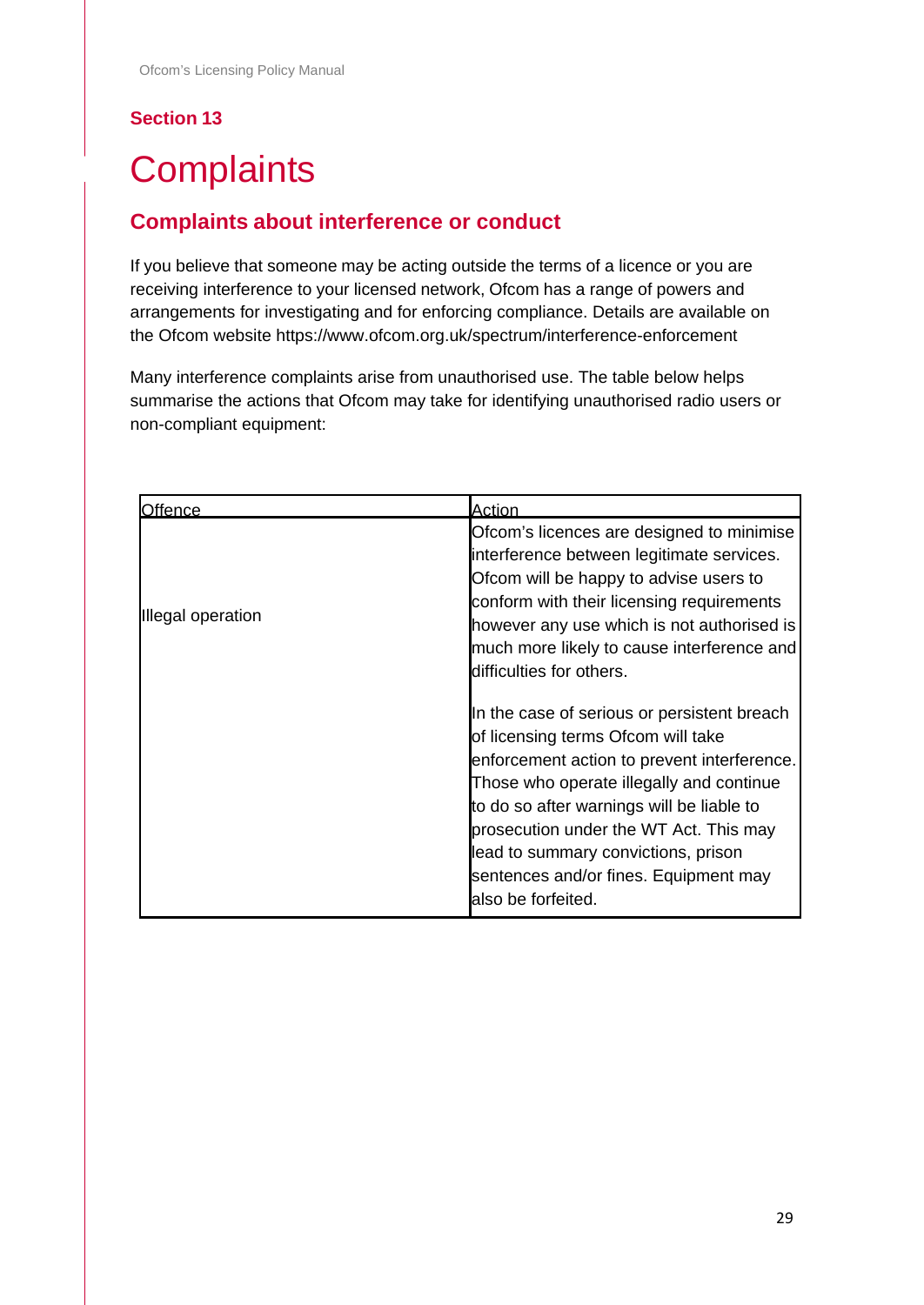|                                 | It is illegal to place radio equipment on the<br>market (i.e. sell) which does not comply<br>with the Radio Equipment Directive (see<br>section 3).                                                                                                                                                                                                               |
|---------------------------------|-------------------------------------------------------------------------------------------------------------------------------------------------------------------------------------------------------------------------------------------------------------------------------------------------------------------------------------------------------------------|
| Sale of non-compliant equipment | Non-compliant equipment could cause<br>serious interference to authorised users.<br>Ofcom monitors sales outlets and can<br>issue notices prohibiting supply and can<br>seize equipment as evidence for court<br>proceedings and subsequent forfeiture.<br>Sale of non- compliant equipment may lead<br>to summary convictions, prison sentence<br>and/or a fine. |

### **Help available from Ofcom**

Ofcom has licensing centre that is able to provide help and assistance on a variety of licensing matter. In additional there is also a network of engineering staff across the UK .who carry out work in the following areas:

- Ensure that the use of radio and radio frequencies throughout the spectrum conforms to licence requirements;
- Investigate and take action to prevent undue interference;
- Ensure that non-compliant radio is kept off the market;
- Provide advice on radio communications and interference; and
- Carry out inspections of radio installations.

#### **Problems outside of Ofcom's regulatory responsibility**

Often interference problems lie outside Ofcom's statutory responsibilities and should be dealt with by private sector service engineers, dealers or aerial contractors. These instances are usually when a radio or television has poor immunity to unwanted signals, or inadequate aerial arrangements, as opposed to interference from illegal use of radio or faulty electrical apparatus.

#### **What to do if you have a complaint about Ofcom**

If you have a complaint on how Ofcom is conducting itself, please let us know, so that we can deal with your complaint as quickly as possible. Please contact

the relevant section in Ofcom that your complaint stems from. They will initially be in the best position to understand your complaint. If you speak to the relevant section on the phone, we advise that you follow this up in writing. In most cases your complaint should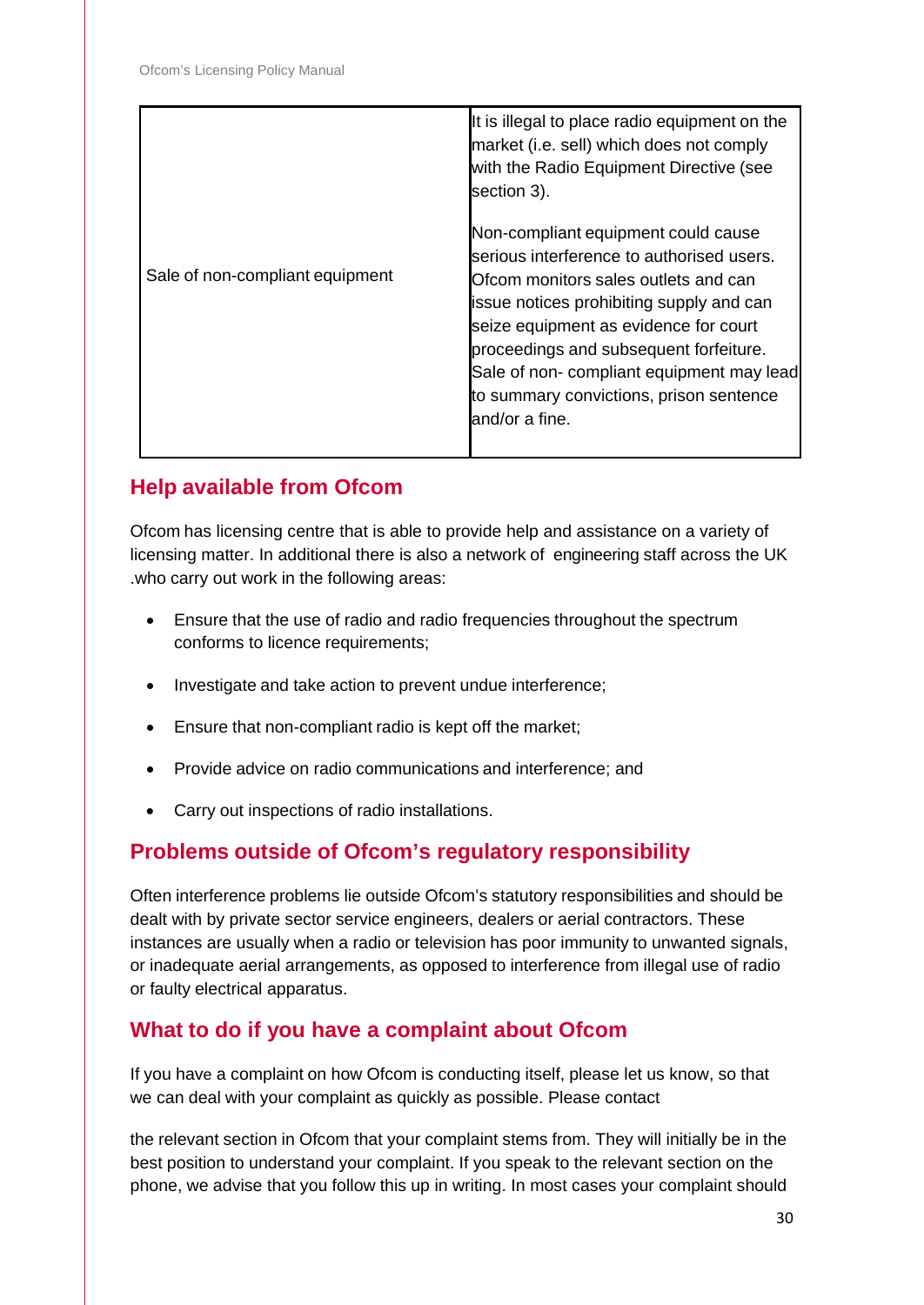be addressed to Spectrum Licensing at the contact details provided at the beginning of this licensing policy manual.

Further information relating to how to complain about Ofcom is available on our website<sup>22</sup>.

#### **The appeals process against Ofcom decisions**

Under Part 2 of the Communications Act, a person aggrieved by a decision by Ofcom, can appeal to the Competition Appeal Tribunal (CAT)23 on either or both of the following grounds:

- That an error of fact has been made
- That an error of law has been made
- The Communications Act has provided new arrangements for appeals to heard by the CAT. These include:
	- o Appeals decided by the CAT on the merits and by reference to the grounds of the appeal set out in the notice of appeal
	- o The CAT must include in its decision, a decision as to what (if any) is the appropriate action for Ofcom (or other decision taker) to take in relation to the subject- matter of the decision under appeal
	- o The CAT may then remit the decision under appeal to the decision maker with such directions (if any) as the CAT considers appropriate to effect its decision
	- o A decision of the CAT may be appealed to the Court of Appeal or Court of
	- o Session (in Scotland) on a point of law.

 <sup>22</sup> <https://www.ofcom.org.uk/about-ofcom/contact-us/complaints-about-ofcom>

<sup>&</sup>lt;sup>23</sup> The CAT is an independent judicial body established to hear appeals against certain decisions of the UK competition and sectoral regulatory authorities made under the Competition Act 1998, the Enterprise Act 2002 and the Communications Act.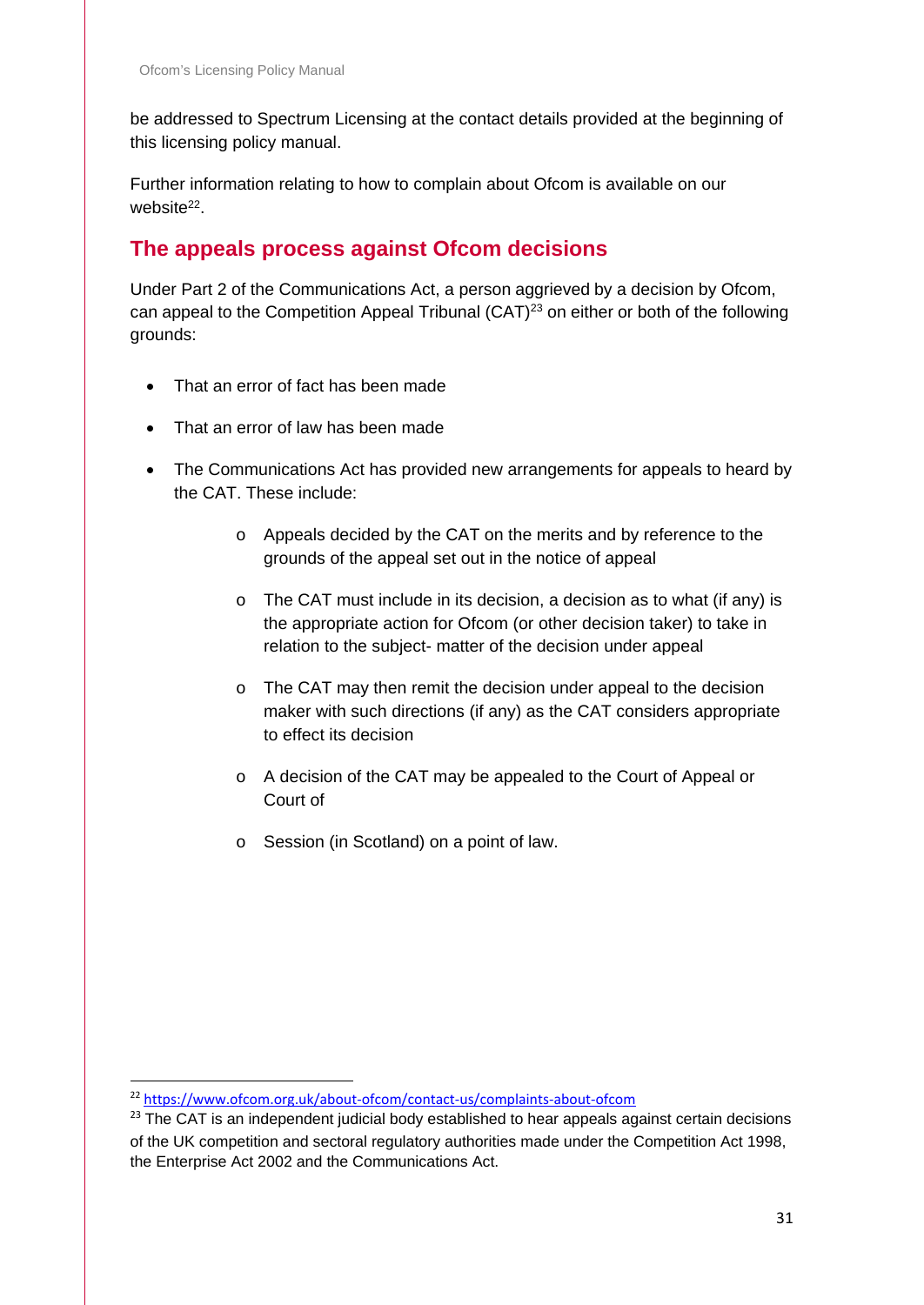# <span id="page-31-0"></span>**Status of licensing information**

We set out our general policy on disclosure in our statement on "The Provision of Spectrum Information"24. This sets out that where possible Ofcom will look to release relevant information relating to spectrum use or management. As advised is section 2 Ofcom already publishes WT Act licence information in the WTR.

In certain circumstances, we may need to share certain licence information with other organisations and bodies (e.g. if it is necessary as part of processing your licence application to obtain clearance, or as a requirement of an EC Decision or other international treaties (e.g. Ofcom is required to provide ships licensing data to the Maritime mobile Access and retrieval System (MARS)<sup>25</sup>).

Information held by Ofcom is subject to a number of statutory obligations covering both the storage and disclosure of information. This section provides some background concerning these obligations.

### **The Data Protection Act 1998**

The Data Protection Act provides protection for the personal data of individuals, defined as anything that is identifiable with an individual, held on computer, on paper or on other media such as sound or video recordings. It prohibits disclosure of personal data except to persons specified in particulars registered with the Data Protection Registrar and in certain circumstances set into this 1998 Act. However, where data is published because there is a statutory provision to do so, this normally overrides the provisions of the 1998 Act. Further information is available on the Ofcom website.<sup>26</sup>

Section 31 of the WT Act enables Ofcom to publish a register of relevant information relating to Wireless Telegraphy. Relevant information, as defined in the WT Act, includes information relating to the grant, transfer, variation or revocation of a licence or grant of RSA. Ofcom has made regulations under section 31 of the WT Act that enables us to publish the details of tradable WT Act licences. This information is published on the Wireless Telegraphy Register (WTR). 27

### **The Freedom of Information Act 2000**

The Freedom of Information Act allows anyone the right to ask for information held by Ofcom. Ofcom may be requested to disclose information provided by a third party. Information that has been obtained under a statutory power or considered to be commercially sensitive may be regarded as confidential and potentially covered by

<sup>&</sup>lt;sup>24</sup> [http://stakeholders.ofcom.org.uk/consultations/providing\\_spectrum\\_information/](http://stakeholders.ofcom.org.uk/consultations/providing_spectrum_information/)

 $^{25}$  <http://www.itu.int/ITU-R/index.asp?category=terrestrial&rlink=mars&lang=en><br> $^{26}$  https://www.ofcom.org.uk/about-ofcom/foi-dp/data-protection

<sup>&</sup>lt;sup>27</sup> <http://spectruminfo.ofcom.org.uk/spectrumInfo/licences>